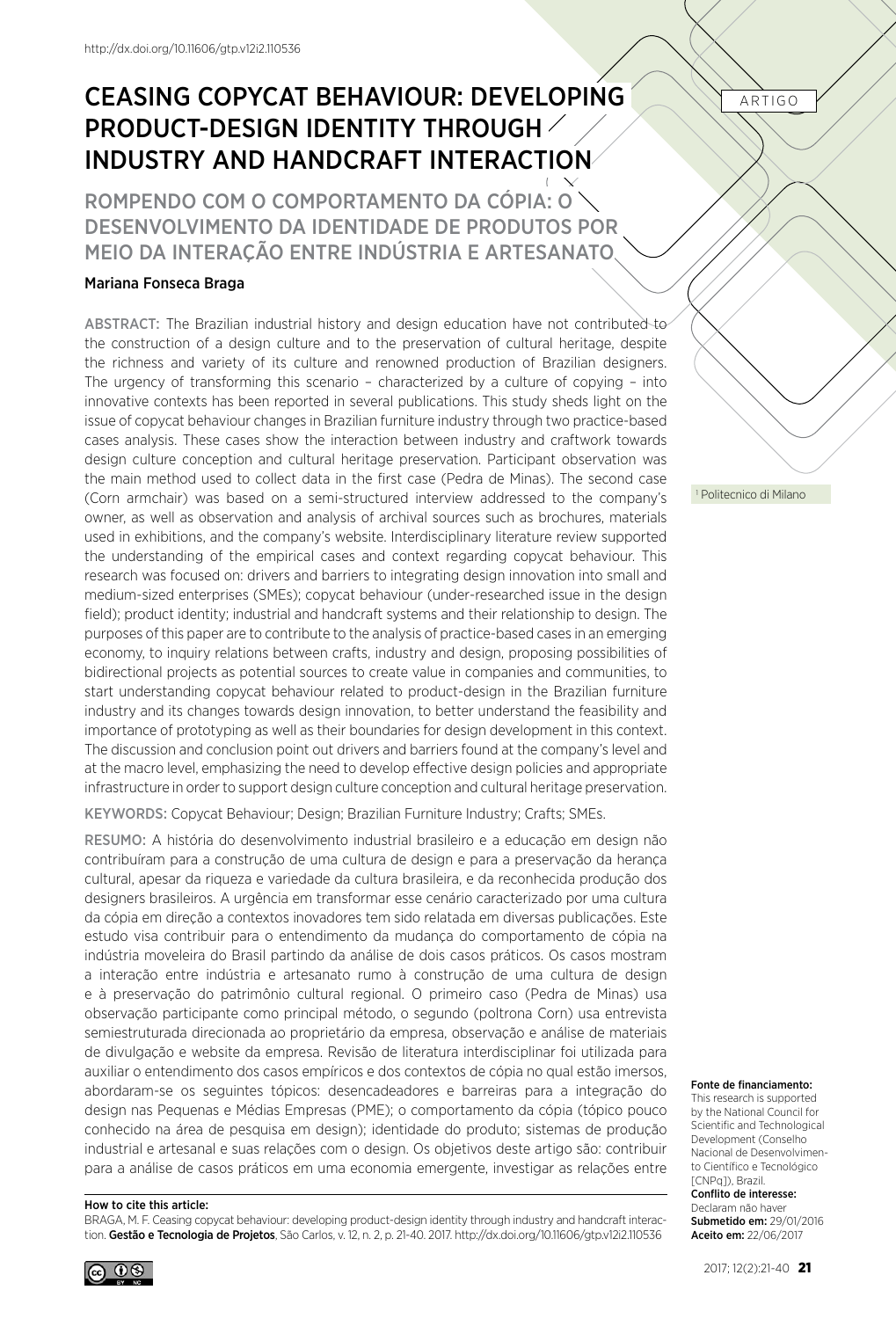artesanato, indústria e design propondo possibilidades de projetos bidirecionais como potencial fonte de criação de valor na empresa e comunidade locais, começar a compreender o comportamento de cópia relacionado ao design de produto na indústria de móveis brasileira assim como sua mudança rumo a inovação orientada pelo design, entender melhor a importância da viabilidade para a manufatura e da prototipagem assim como suas fronteiras neste contexto. A discussão e a conclusão apontam os impulsionadores e as barreiras encontradas nos níveis micro (da empresa) e macro (do ambiente externo), enfatizando a necessidade de desenvolver políticas de design efetivas e infraestrutura adequada para apoiar a construção de uma cultura de design e a preservação do patrimônio cultural.

PALAVRAS-CHAVE: Comportamento de Cópia; Design; Indústria Brasileira de Móveis; Artesanato; PME.

#### INTRODUCTION

This paper was motivated by several questions that have not been fully answered in Brazil. It was inspired by two empirical cases that show the interaction of industrial and handcraft processes as source of identity and value. Despite the economic growth, industrial and cultural potential, Brazilian companies have not demonstrated the capacity to consolidate a design culture as a source of competitive advantage or as a strategic resource in mature industries, such as the furniture one. Even design as a form-giving<sup>1</sup> process has faced obstacles related to the lack of structure (ROSA et al., 2007).

The five main goals of this study are:

- 1) To contribute to the analysis of empirical design cases in emerging economies.2 The lack of practice-based cases in the design field is acknowledged and design has been considered a trial and error practice based on experimentation (BROWN, 2009) that does not assure, by itself, product success in the market, even though the field of exploration has broadened.3
- 2) To inquiry the interaction among handcraft, industry and design, exploring possibilities of bidirectional projects strategies that have already emerged in the Brazilian practice. It is not the intention to discuss preferences or aesthetics outputs but to provide strategies to work on product identity connected to local resources (people, their cultural heritage techniques and skills, and available materials in the territory) suggesting potential sources to create local value in a context in which enterprises have faced difficulties in doing so.
- 3) To start understanding the copycat behaviour in the Brazilian furniture industry and its possible reasons.

<sup>1</sup> This is the second step in the Design Ladder tool developed by the Danish Design Centre (2001). The Design Ladder proposes four levels of design integration in the firm that are categorized from step 1 (non-design) to step 4 (design as strategy).

<sup>2</sup> Developing x Emerging Brazil is included in two major group definitions: developing country or economy and emerging market. "The term developing used to denote low- and middle-income countries does not imply that all economies in the group are experiencing similar levels of development or that other economies have reached a preferred or final stage of development" (WORLD BANK, 2015). Emerging market, country or economy have been related to countries which have reached a rapid economic growth and integration into world markets (OECD, 2009) but these countries are still considered very risky for several reasons (EMERGING MARKETS, 2003) including inequality (OECD, 2011). We note that the terms are also used overlapped (see INTERNATIONAL MONETARY FUND, 2008, 2012). The emerging countries (markets or economies) are developing ones (e. g. Brazil and China are considered upper-middle income economies). It is possible to identify different groups of emerging economies depending on the source, aim of information or analysed subject (e. g. MORGAN STANLEY INVESTMENT FUNDS, 2015; TSOUNTA, 2014).

<sup>3</sup> Product-service systems, strategic design, service design, design for policies, and social innovation are examples of fields that have widened the design perspective beyond the product-design issues or design as an outcome bounded by the material culture aspects. In this sense, design becomes an instrument of change, not just proposing solutions to problems but envisioning new opportunities, considering people's behaviour, quality of life and the need for change in diverse dimensions (economic, political, social, cultural, environmental).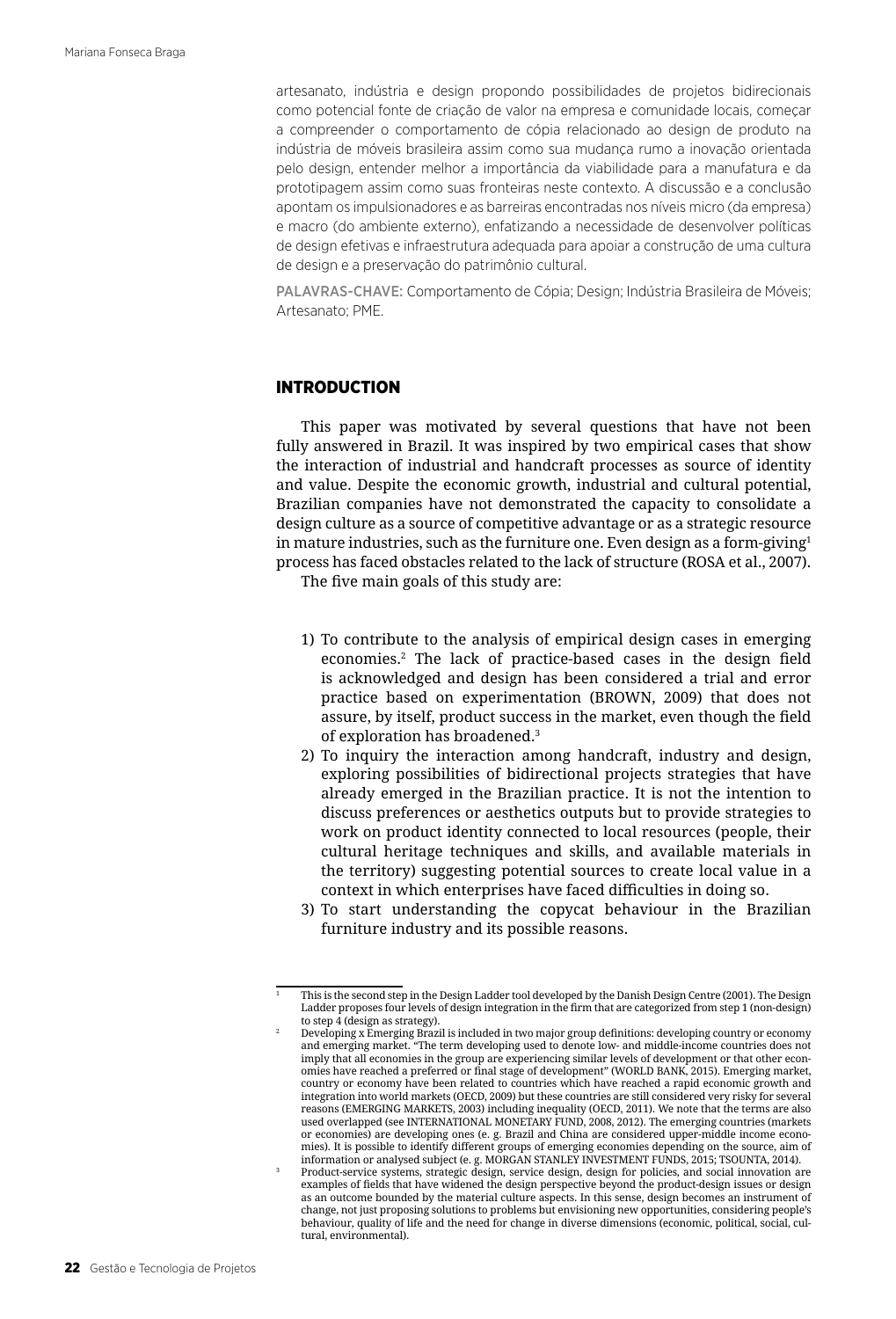- 4) To provide insights about the change of direction from the copycat behaviour to a design culture supported by the empirical case, which shows how a small enterprise settled in a furniture cluster (characterized by this copycat culture) has started developing its design, linking its manufacture to the local handcraft system, while creating an armchair together with the local community. This case aims at clarifying the change in copycat culture towards a design culture.
- 5) To understand the importance of implementation and feasibility as well as the boundaries to introduce new projects into manufacture. The Pedra de Minas case inquiries this issue.

## **METHODOLOGY**

This research approach is inductive, qualitative and exploratory. Two empirical cases were analysed. They demonstrate that cooperation between different stakeholders in local productive systems can be a source of product identity in a copy culture context. The Pedra de Minas case explores the idea of productive systems integration through design, waste from soapstone crafts was used as a source of regional identity. In addition, the Corn armchair case shows the enterprise's attitude towards design despite its unfavourable surrounding context.

Considering design as a phenomenon that is still not fully grasped within companies (D'IPPOLITO, 2014; TRUEMAN; JOBBER, 1998; WALSH, 1996), case study was the research strategy adopted. According to Yin (1994), this strategy is recommended when we study a contemporary phenomenon in a real context where the boundaries between context and phenomenon are not clearly defined.

Stake (2000) characterizes the case as a complex entity and a bounded system composed of diverse dimensions (e. g. cultural, psychological, physiological, economic). The criterion to select the cases considers Stake's observation (2000, p. 446): "Potential for learning is a different and sometimes superior criterion to representativeness".

These cases were built using multiple-method approach. The Pedra de Minas case was based on participant observation during the Industrial Design graduation project of this paper's author. The main methods used in the Corn armchair case were observation, semi-structured interview addressed to the owner of the company, informal conversations with the entrepreneur and archival sources (projects, exhibitions memories, company's brochures and website).

Literature review was used to support the analysis of these cases, based on topics that emerged from their practices and contexts and were not grasped just through the empirical evidence found. Hence, it was identified the need to introduce the Brazilian context through diverse sources that have described and explained the Brazilian conditions related to design (BORGES, 2011; ECONOMIC COMMISSION FOR LATIN AMERICA AND THE CARIBBEAN, 2015; MORAES, 2006; MORAES JUNIOR, 2002; ORGANISATION FOR ECONOMIC CO-OPERATION AND DEVELOPMENT, 2013; ORGANISATION FOR ECONOMIC CO-OPERATION AND DEVELOPMENT, 2014; ROSA et al., 2007). Furthermore, the literature review was interdisciplinary considering the under-researched copycat behaviour issue in the design field. The themes approached are: drivers and barriers to integrating design into micro, small and medium-sized enterprises (MSMEs) at the organizational level; copycat behaviour; product identity and features of industrial and craftwork processes. The third part describes empirical cases based on the interaction between handcraft and industry as source of product-identity. Afterwards, discussion and conclusion shed light on the paper's goals, and limitations and future research were pointed out.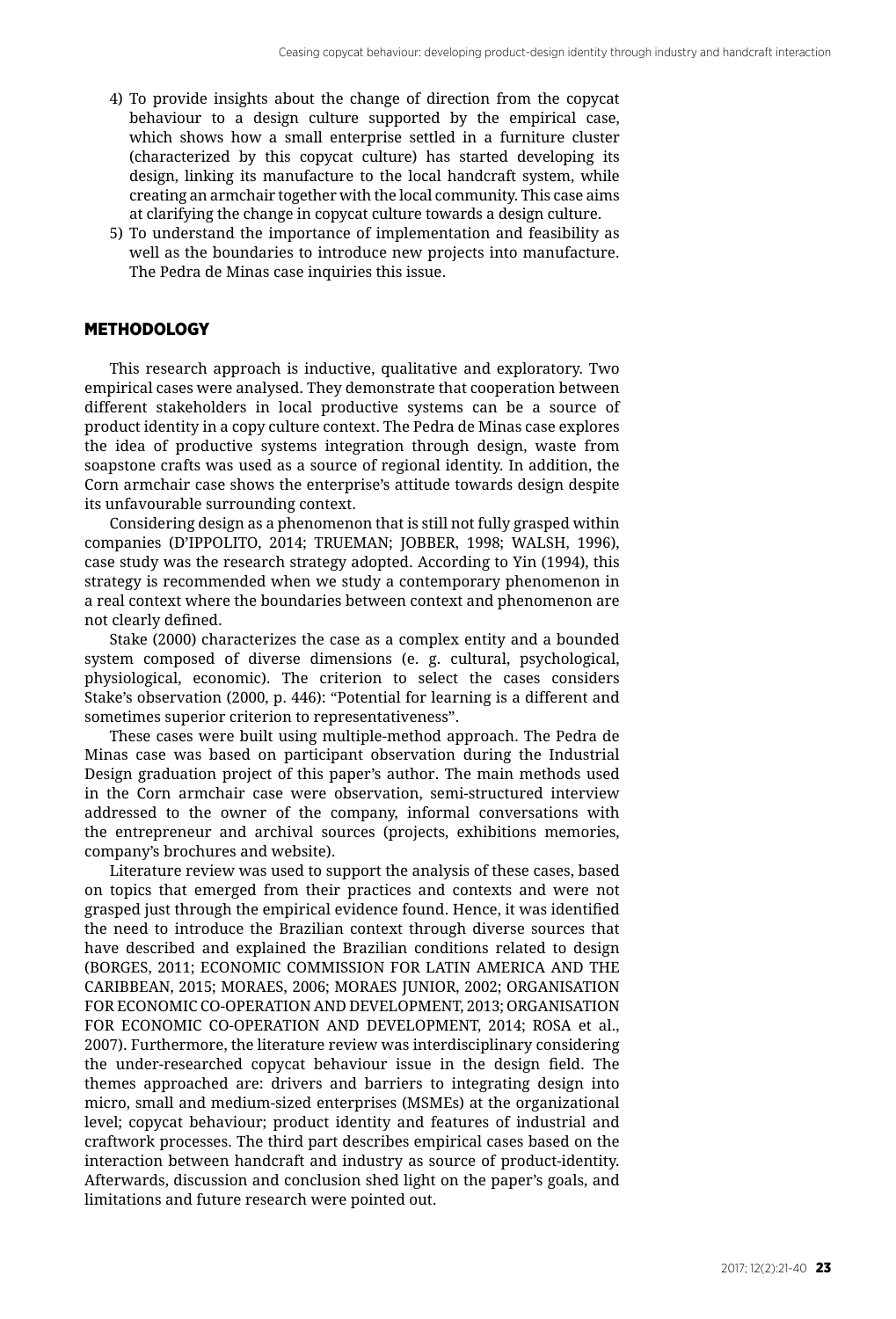## Brazilian Context

After a ten-year economic growth, Brazil has been experiencing an economic slowdown since 2010. Productivity growth in Brazil is associated with low value added sectors such as agriculture and mining, whereas manufacturing and services correspond to 20% of the Brazilian productivity growth, concentrating over 80% of value added and employment (ORGANISATION FOR ECONOMIC CO-OPERATION AND DEVELOPMENT, 2013). The potential of manufacturing and services to contribute to the productivity growth is underexplored despite the value added and employment rates related to these sectors.

The furniture industry is among the most important manufacturing businesses in Brazil, not only because of the importance of its production value but also for its potential to generate jobs (BRASIL, 2015). Minas Gerais is the third state in number of companies and the fourth in number of employees in Brazil, presenting 3.093 companies and 34.104 employees in 2015 (BRADESCO, 2017). The opportunity to innovate through design is identified in the furniture industry, which is not technology-intensive (GALINARI; TEIXEIRA JUNIOR; MORGADO, 2013; GEMSER; LEENDERS, 2001).

Although Brazilian culture can be considered rich and authentic, with a variety of craftwork, the reproduction of the same designs manufactured by many producers instead of developing a new product design is usual in Brazil. This context leads to cost-oriented markets. This means that products generally compete on price, and cost reduction is the main strategy applied to changes in goods. Hence, the copycat behaviour opposed to a design culture nurture is found. One of the results is the drop in the products quality and the dependence on specific retail customers. Moreover, even negative features are copied, such as ergonomic problems that are not recognized by manufacturers. Enterprises become vulnerable to retail's requirements instead of focusing on users and innovation.

Moraes (2006) identifies a European influence through the rationalfunctionalist thinking from Bauhaus and Ulm in the Brazilian Design education. The difficulty in finding its self-identity throughout the integration of cultural icons into the national design is also unleashed by the late and forced industrialization introduced in the 1960s during the dictatorship when multinational enterprises, mainly from United States, Europe and Japan, arrived in Brazil (MORAES JUNIOR, 2002). This process is known as modern colonialism and impacted the Brazilian society, culture and habits. The lack of evolution from this context leads the Brazilian design to an inferiority feeling (MORAES JUNIOR, 2002).

Borges (2011) points out the rupture of Brazil with its cultural roots. She explores the relationship between design and handcraft in Brazil as a means to recover missed roots and provide product identity related to the local culture and craftsmen, highlighting the importance of Lina Bo Bardi for Brazilian craftwork preservation and acknowledgement. In this context, design has a role in reinterpreting the cultural heritage skills and techniques supporting the development of products that fits the current users' needs and trends.

The Brazilian industry has historically devoted more to the domestic market than to exports (BRADESCO, 2017; GALINARI; TEIXEIRA JUNIOR; MORGADO, 2013; MORAES JUNIOR, 2002; ORGANISATION FOR ECONOMIC CO-OPERATION AND DEVELOPMENT, 2014). Despite some designers have demonstrated capacity to convey the Brazilian culture through meaningful design (MORAES, 2006), the Brazilian furniture industry is considered low technology based presenting structural problems that affect design and trade development. Most companies focus efforts on technological improvements to enhance their industrial park and manufacturing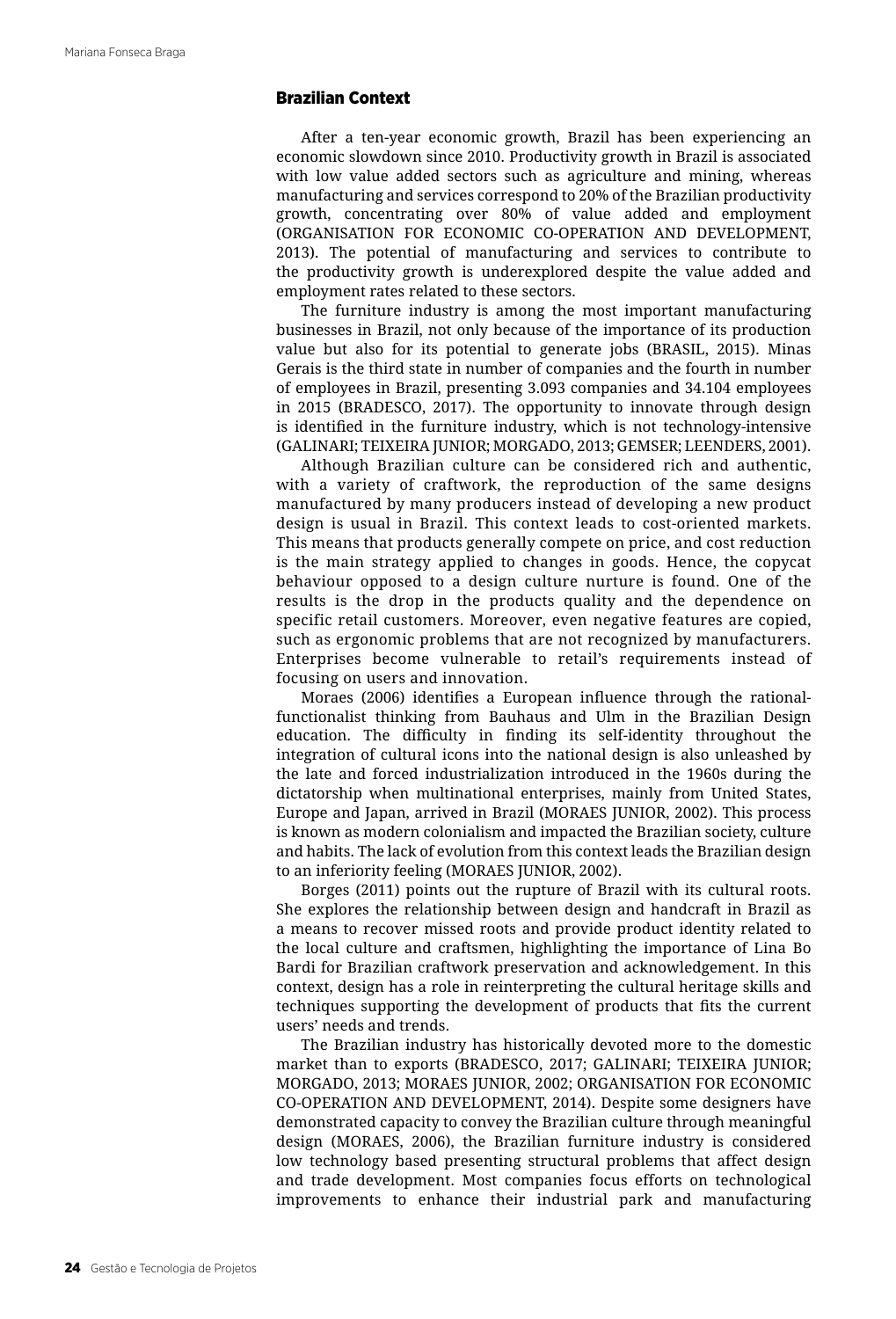processes, and the development of product-design strategy is a low priority (ROSA et al., 2007, p. 97). The Brazilian Development Bank (Banco Nacional de Desenvolvimento Econômico e Social – BNDES) sectorial report (ROSA et al., 2007) identifies design as a key factor for competition and recognizes design problems in the furniture industry. The Brazilian furniture business is not design-oriented and competition is based on prices in low value added markets (GALINARI; TEIXEIRA JUNIOR; MORGADO, 2013). Most furniture firms are SMEs (Small and Medium-sized Enterprises) in Brazil (GALINARI; TEIXEIRA JUNIOR; MORGADO, 2013; ROSA et al., 2007).

# Drivers and barriers to introducing design innovation into SMEs

the introduction of design culture within companies normally meets many obstacles – primarily the established culture and the natural resistance to change of organizations in which design culture seems to fight a daily war by being indissolubly bound to innovation (DESERTI; RIZZO, 2014, p. 36).

Design has been considered a strategic resource for companies (BORJA DE MOZOTA, 2006; BRUCE; BESSANT, 2002; DELL'ERA; VERGANTI, 2007), and providing people what they want as well as value 'on time' and 'on budget' are guidelines to increasing the chances of designing well (BESSANT, 2002). Design has been related to the companies' benefits and considered a way to achieve innovation in organizations (BROWN, 2009; DESIGN COUNCIL, 2007; GEMSER; LEENDERS; 2001; MAEDA, 2015). Diverse models have been developed to categorize design evolution within enterprises such as the Design Management Staircase model (KOOTSTRA, 2009) and the Design Ladder (DANISH DESIGN CENTRE, 2001). However, what leads the company to change from non-design towards a design-oriented approach is still under-researched (few studies focus on this, e.g. DOHERTY et al., 2014). Furthermore, some companies are born design-oriented, which can be one of the reasons for this.

The four powers of design found in small and medium European design-oriented firms are defined by Borja de Mozota (2006) as: design as differentiator (as source of competitive advantage); design as integrator (as a resource that enhances new product development and favours modular and platform architecture of product lines); design as transformer (as a resource that creates new business activities and develops the company's ability to cope with change); and design as good business (as a resource that increases financial and economic values, and as a resource for society through inclusive and sustainable design). This model explores the role of design in different firm's levels and activities.

Companies exploit the use of design according to their vision of how design affects the enterprise and other stakeholders. Borja de Mozota (2006) defines design visions as design as styling, design as process and design as strategy. The firm's design vision matched with its management vision leads to the design management idea adopted by the enterprise. Different visions define different perspectives for creating value by design in each area of the enterprise and outside the company (other stakeholders).

Drivers and barriers to integrating design into SMEs at the organizational level (see table 1) have been investigated in the following fields: organizational culture and design, design management, product innovation, and design and innovation policies. In the case of small businesses, design strategy lies mainly on the experience and skills of the owner who tends to be in charge of management and strategies (BRUCE; COOPER; VAZQUEZ, 1999, p. 300).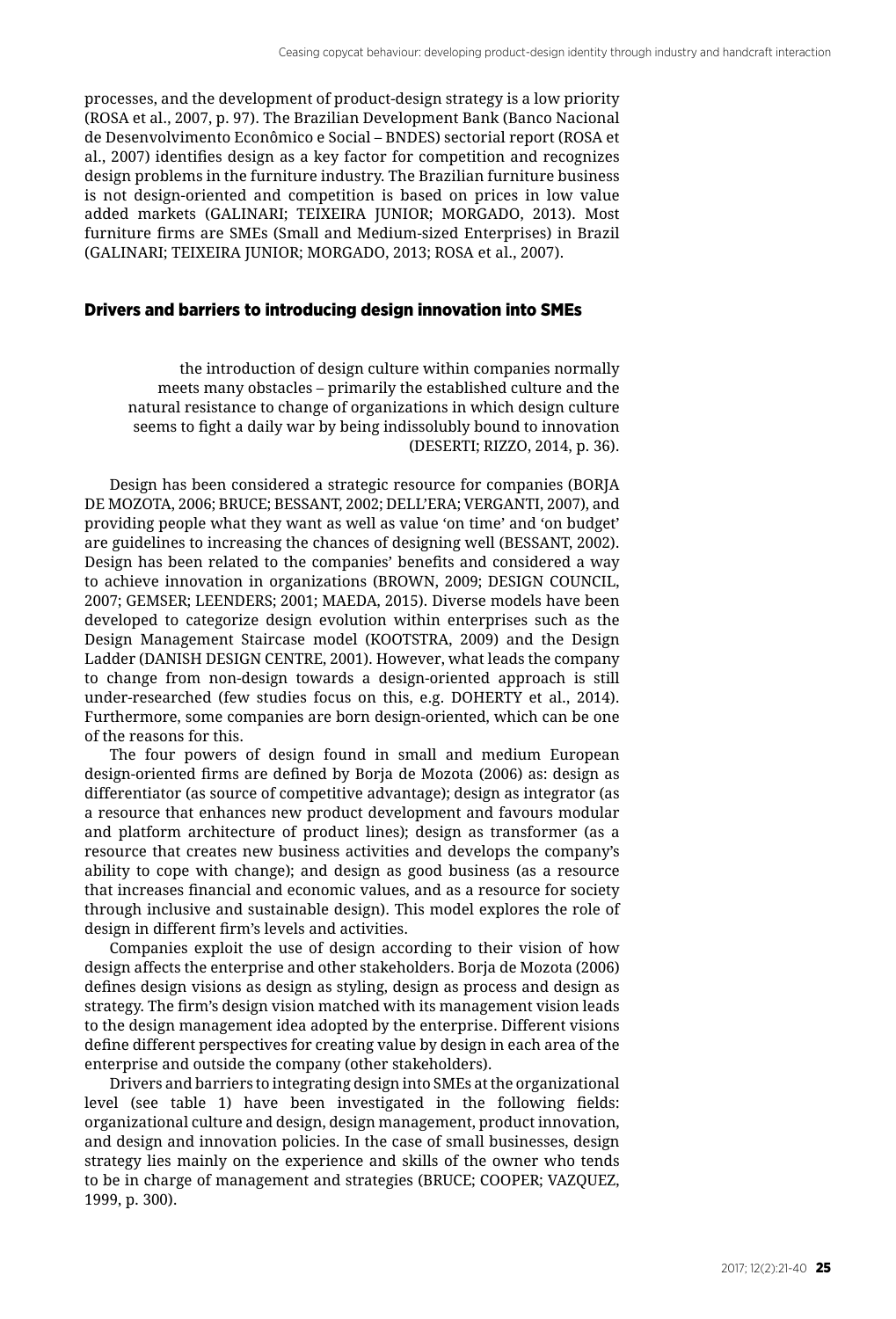#### Table 1: Drivers and barriers to integrating design into SMEs at the organizational level

|           | <b>Drivers</b>                                                                                                                                                        | <b>Barriers</b>                                                                                                                                                                     |
|-----------|-----------------------------------------------------------------------------------------------------------------------------------------------------------------------|-------------------------------------------------------------------------------------------------------------------------------------------------------------------------------------|
| Structure | Scarce bureaucracy (MINTZBERG, 1992; SIVADES;<br>DWYER, 2000 apud MASSA; TESTA, 2008)                                                                                 | Limited resources (ACKLIN, 2013; LARSEN; LEWIS, 2007)                                                                                                                               |
|           | Great operational expertise (DAHL; MOREAU, 2002<br>apud MASSA; TESTA, 2008)                                                                                           | Limited in-house capabilities for conducting innovation<br>processes (ACKLIN, 2013; BRUCE; COOPER; VAZQUEZ,<br>1999; FILSON; LEWIS, 2000; HAUSMAN, 2005 apud<br>MASSA; TESTA, 2008) |
|           | Flexible organizational structures (faster response<br>to changes) (CAWOOD, 1997; MINTZBERG, 1992)                                                                    | Underdeveloped education and training (LARSEN; LEWIS,<br>2007; ROMANO, 1990 apud MASSA; TESTA)<br>Lack of management skills (ALTENBURG; MEYER-STAMER,<br>1999; LARSEN; LEWIS, 2007) |
|           |                                                                                                                                                                       | Lack of manufacturing skills (LARSEN; LEWIS, 2007)                                                                                                                                  |
| Culture   | Customer/users oriented (LARSEN; LEWIS, 2007;<br>MASSA; TESTA, 2008)                                                                                                  | Use design support to address immediate needs during a<br>crisis (CAWOOD, 1997)                                                                                                     |
|           | Motivating environment/external motivation<br>(POIRIER; SCHWARTZ; EDDY; BERMAN;<br>CHACOUR; WYNNE; CAVANAUGH; MARTIN;<br>BYRNE; SANBERG, 2017; STERNBERG, 2006, 2012) | Cost-driven approach (MILLWARD; LEWIS, 2005)                                                                                                                                        |
|           | Commitment of senior management (CAWOOD,<br>1997; SCHNEIDER; GIBET; COLOMB; ORAZEM;<br>LOESCH; KASPARYAN; SALMINEN, 2015)                                             | Lack of top management support (CAWOOD, 1997;<br>FILSON; LEWIS, 2000; LARSEN; LEWIS, 2007; SCHNEIDER<br>et al., 2015)                                                               |
|           | Multi-disciplinary people are close to each other<br>(POIRIER et al., 2017)                                                                                           | Lack of long-term strategic vision (CAWOOD, 1997;<br>FILSON; LEWIS, 2000)                                                                                                           |
|           | Collaboration among individuals from different<br>backgrounds (POIRIER et al., 2017; LARSEN; LEWIS,<br>2007)                                                          | Too many pressures on business (COX, 2005; FILSON;<br>LEWIS, 2000; LARSEN; LEWIS, 2007)                                                                                             |
|           | Great ability to use external networks<br>(NOOTEBOOM, 1994; ROTHWELL; DODGSON, 1994<br>apud MASSA, TESTA, 2008)                                                       | Weak external contacts (SRINIVASAN et al., 2002 apud<br>MASSA; TESTA, 2008)                                                                                                         |
|           | Great ability to create alliances (VAN DIJK et al.,<br>1997 apud MASSA; TESTA, 2008)                                                                                  | Influence of a dominant owner/manager (BRUCE et al.,<br>1999; MILLWARD; LEWIS, 2005)                                                                                                |
|           | Face-to-face communication (MINTZBERG, 1992)<br>Clannish structures (SIVADES; DWYER, 2000 apud<br>MASSA; TESTA, 2008)                                                 | Lack of trust to build up partnerships (LARSEN; LEWIS, 2007)                                                                                                                        |
| Product-  | Clear product development/design strategy<br>(FILSON; LEWIS, 2000)                                                                                                    | No clear new product development/design strategy<br>(FILSON; LEWIS, 2000)                                                                                                           |
| design    | Competitors and suppliers updated knowledge<br>(LARSEN; LEWIS, 2007)                                                                                                  | Lack of competitors and suppliers' knowledge (LARSEN;<br>LEWIS, 2007)                                                                                                               |
| process   | International market-focused orientation with<br>effective internal and external communication<br>(LARSEN; LEWIS, 2007)                                               | Domestic market orientation (LARSEN; LEWIS, 2007)                                                                                                                                   |
|           | Plan and resource market launch using stage gates<br>process (LARSEN; LEWIS, 2007)                                                                                    | Lack of market launch plan and resource with stage gates<br>(LARSEN; LEWIS, 2007)                                                                                                   |
|           | Early superior/differentiated product definition<br>(LARSEN; LEWIS, 2007)                                                                                             | Lack of early superior/differentiated product definition<br>(LARSEN; LEWIS, 2007)                                                                                                   |
|           |                                                                                                                                                                       | Lack of customers/users' orientation (LARSEN; LEWIS, 2007)                                                                                                                          |

Source: Research data

The lack of reported practice and literature that refer to design in the Brazilian (and emerging economies) enterprises is recognized despite the welldeveloped theory about design for the market (MARGOLIN; MARGOLIN, 2002). Globalization has contributed to empowering emerging economies for global competition and collaboration (FRIEDMAN, 2005). On the other hand, design culture relies on "the necessity of rooting design deeply within the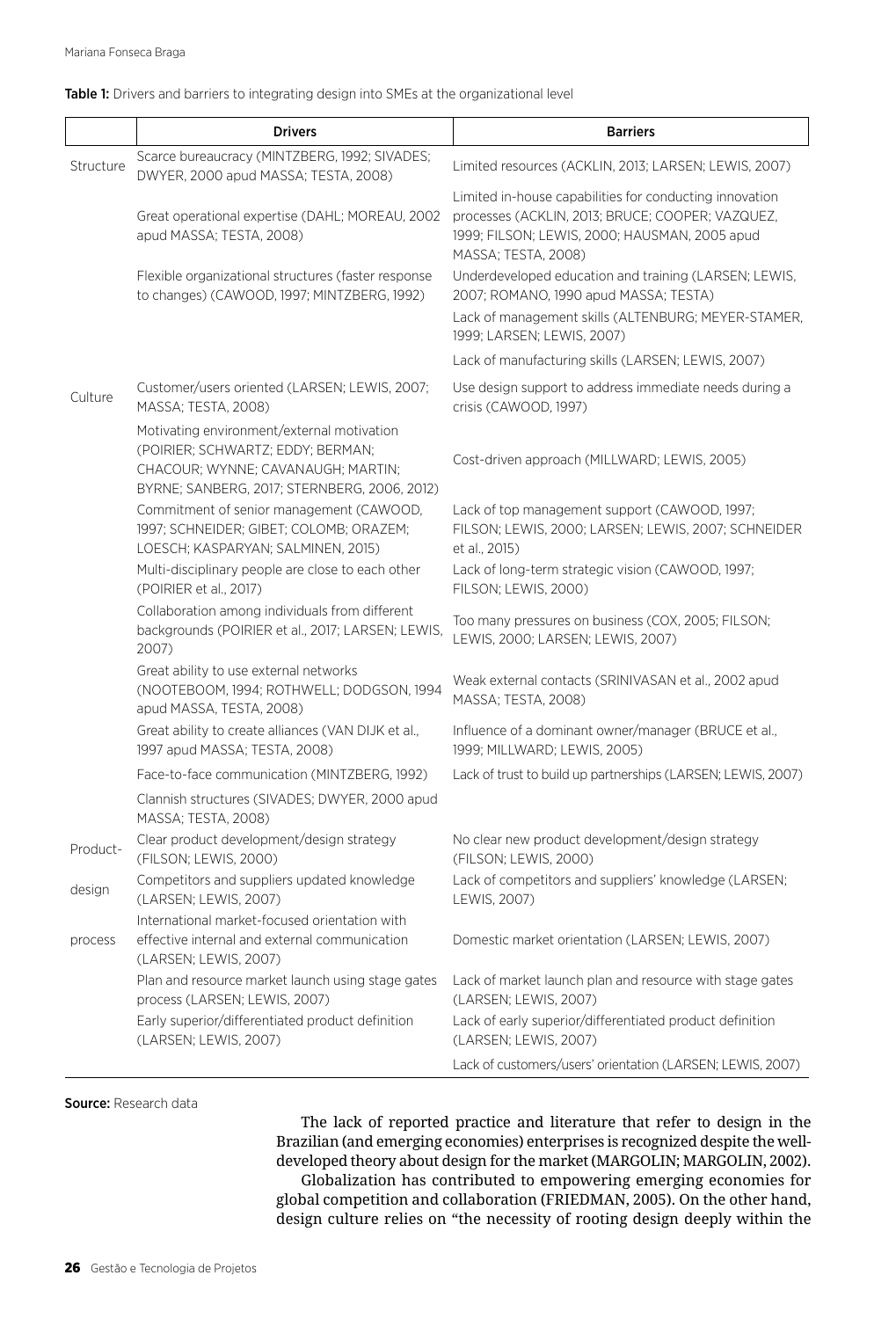enterprise, which takes both a long time and the ability to adapt it to the specificity of the situation" (DESERTI; RIZZO, 2014, p. 56). The need to take in the local context qualities, in other words, to understand the territory and the way in which products are conceived and manufactured to grasp the relationships created involving production and consumption of products is emphasized by Krucken (2009, p. 17).

Design has its foundations mainly in Europe and the USA where approaches have been developed and used ranging from the process to the strategic level. Although design is considered a universal phenomenon,<sup>4</sup> there are meaningful differences in the conditions for design development at the company level as well as at the macro level (education, policies and economy) in Latin America compared to the USA and Europe. These differences are related to the historical background, technological approach and development, macroeconomic policy, social inequality, lack of education and skills, and so on (ALTENBURG; MEYER-STAMER, 1999; ECONOMIC COMMISSION FOR LATIN AMERICA AND THE CARIBBEAN, 2015; ORGANISATION FOR ECONOMIC CO-OPERATION AND DEVELOPMENT, 2014). Enterprises in Latin America are born for diverse reasons too, especially SMEs (ALTENBURG; MEYER-STAMER, 1999).

The process of design at work in the company is not "an easy journey"; there are procedural difficulties and there is no guarantee of success (BESSANT, 2000). Design contributes to building the enterprise's vision and allows people to visualize it (ZURLO, 1999, p. 35). The contribution of design to organizations can range from product engineering aspects to strategic importance, shaping the company's vision.

#### WHY ARE SOME ENTERPRISES IMITATING (OTHERS)?

" when imitation is easy, markets don't work well" TEECE, 1986, p. 285

Competition amongst firms is first focused on designs which are quite different from each other, and when a dominant design emerges it shifts to price (TEECE, 1986, p. 288). Despite the responsibility of the innovator for fundamental breakthroughs and design, when imitation is easy, imitators compete and can profit from others' innovations (TEECE, 1986, p. 288).

Literature on imitation, copy and plagiarism is scarce (SATOMURA; WEDEL; PIETERS, 2014). The followers' behaviour has been studied in fields such as marketing, economics, business, management, law, sociology and psychology. There is a lack of literature in the product-design field related to the copycat behaviour in companies. This issue leads to asking why enterprises are copying design products from other companies despite the design advantages reported in the last decades (e.g. DANISH DESIGN CENTRE, 2003; DESIGN COUNCIL, 2007, 2015; GEMSER; LEENDERS, 2001; RAE, 2013; 2014; ROY; RIEDEL, 1997). In order to contribute to this discussion, diverse perspectives ranging from the social and psychological (LITTLE et al., 2011; VAN HOREN; PIETERS, 2013; YANG et al., 2014) to the marketing, business (TEECE, 1986), design management (BORJA DE MOZOTA, 2006; DELL'ERA; VERGANTI, 2007; DESERTI; RIZZO, 2014; GEMSER; LEENDERS, 2001; HESKETT, 2009; ROY; RIEDEL, 1997) were considered in this paper. In addition, Altenburg and Meyer-Stamer (1999) contextualized the differences in the copy culture in Latin America. This behaviour cannot be grasped by looking at only one dimension or field.

The idea of copycat behaviour is linked to social learning that is first related to the non-humans behaviour. When a "model" female chooses a "target" male from two males being observed by other females, the latter are more likely to prefer the target male chosen by the model after watching the "model" female's decision (LITTLE et al., 2011). This behaviour has

<sup>4</sup> Bonsiepe claims that design should be considered a universal phenomenon (Groll, 2015).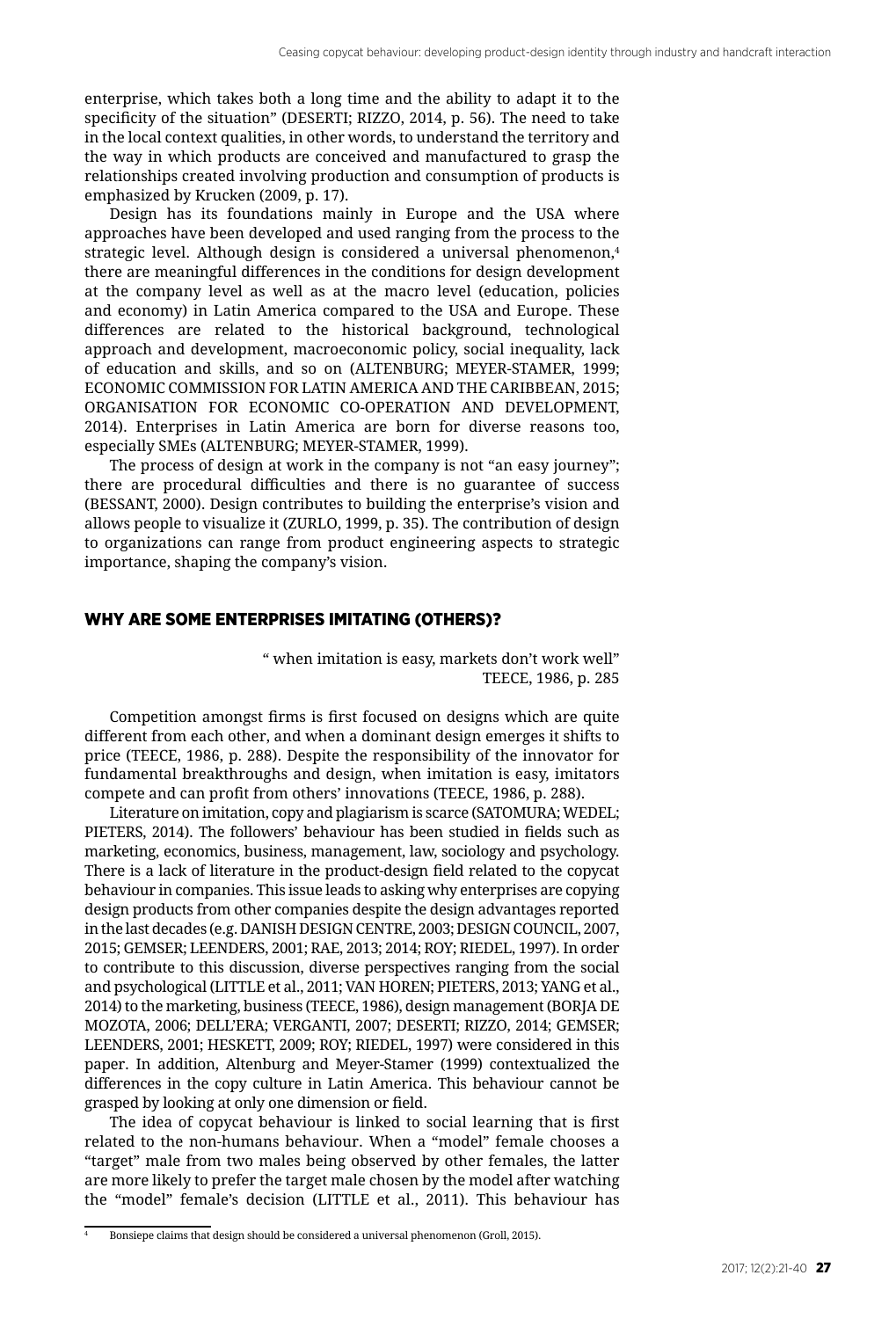also been observed in humans in a more complex manner in which social learning is a mechanism to spread preferences for certain traits, but human beings "preferentially copy the choices of individuals with high status or better access to critical information" (LITTLE et al., 2011, p. 373).

Although copying is negatively evaluated by people (VAN HOREN; PIETERS, 2012; YANG et al., 2013), even by children from different cultures (YANG et al., 2013), it is noticed that the consumer evaluation of copycats' brands depends on circumstances. People dislike copycat brands when uncertainty about the products' quality is low (they recognize the wellknown brands and others available) but this preference changes when uncertainty is high (they do not know the available brands) despite the recognition of imitation (VAN HOREN; PIETERS, 2013). Moreover, different kinds of imitation are identified and have been differently evaluated by consumers (VAN HOREN; PIETERS, 2013).

Despite the recognized importance of design for enterprises (BORJA DE MOZOTA, 2006; BRUCE; BESSANT, 2002; DANISH DESIGN CENTRE, 2003; DELL'ERA; VERGANTI, 2007; DESIGN COUNCIL, 2007; GEMSER; LEENDERS, 2001; TEECE, 1986) and even though investment in design expertise is considered low risk (BESSANT, 2002), the presence of a copy culture can be considered a way to reduce risks and investments, especially in SMEs where the company's foundation is a consequence of the unemployment condition as in the case of Latin America (ALTEMBURG; MEYER-STAMER, 1999). In this context, the owner of the company is worried about survival, fears unemployment and does not think as an entrepreneur. The need for immediate results to survive, and the lack of management skills to lead business, drive the company to the copycat behaviour (ALTEMBURG; MEYER-STAMEER, 1999).

When the enterprise is immersed in a copycat culture or imitation it is possible to imagine the hypothesis that the company will decrease efforts in product development, focusing on designs that have achieved success in the market, but this hypothesis has not been confirmed (DELL'ERA; VERGANTI, 2007; GEMSER; LEENDERS, 2001; ROY; RIEDEL, 1997). Dell'Era and Verganti (2007) analyze 2.000 products launched by 210 Italian firms and conclude that imitators tend to present higher product variety while innovators limit new product languages in the market. The authors deduce that imitators "miss the capability to interpret the complex evolution of products signs and languages in the market" (DELL'ERA; VERGANTI, 2007, p. 597). The Danish Design Centre (2003), Gemser and Leenders (2001) and Roy and Riedel (1997) demonstrate that more innovative design strategy leads to better results (e.g. turnover growth and exports).

 Rosa et al. (2007) notice that Brazilian enterprises in the furniture industry have not established a product-design strategy despite the importance of design for competitiveness in this industry that is not technology-intensive. Some reasons considered are related to structural problems. Italian enterprises are considered references for the Brazilian furniture design, and the ease of imitation avoids the competition with Italian companies (ROSA et al., 2007).

Heskett (2009, p. 75) points out that designs are widely imitated by competitors because some companies choose the "fast-followers" strategy, producing successful innovations at low cost. In this sense, design is considered something that can be easily acquired at no cost (HESKETT, 2009, p. 75). On the other hand, Dell'Era and Verganti (2007) evidence that imitators are not doing the "right" copies because they are not able to recognize the dominant design or language in advance.

The lack of skills identified in different contexts (ALTENBURG et al., 1999; DELL'ERA; VERGANTI, 2007) leads the copycat behaviour. Adopting a copycat behaviour seems easier than creating novelty or developing new ways of thinking (see also STERNBERG, 2006, 2012). This social learning process of copying is identified from an instinctual behaviour to a design management style when to do it "right", one follows a "model", avoiding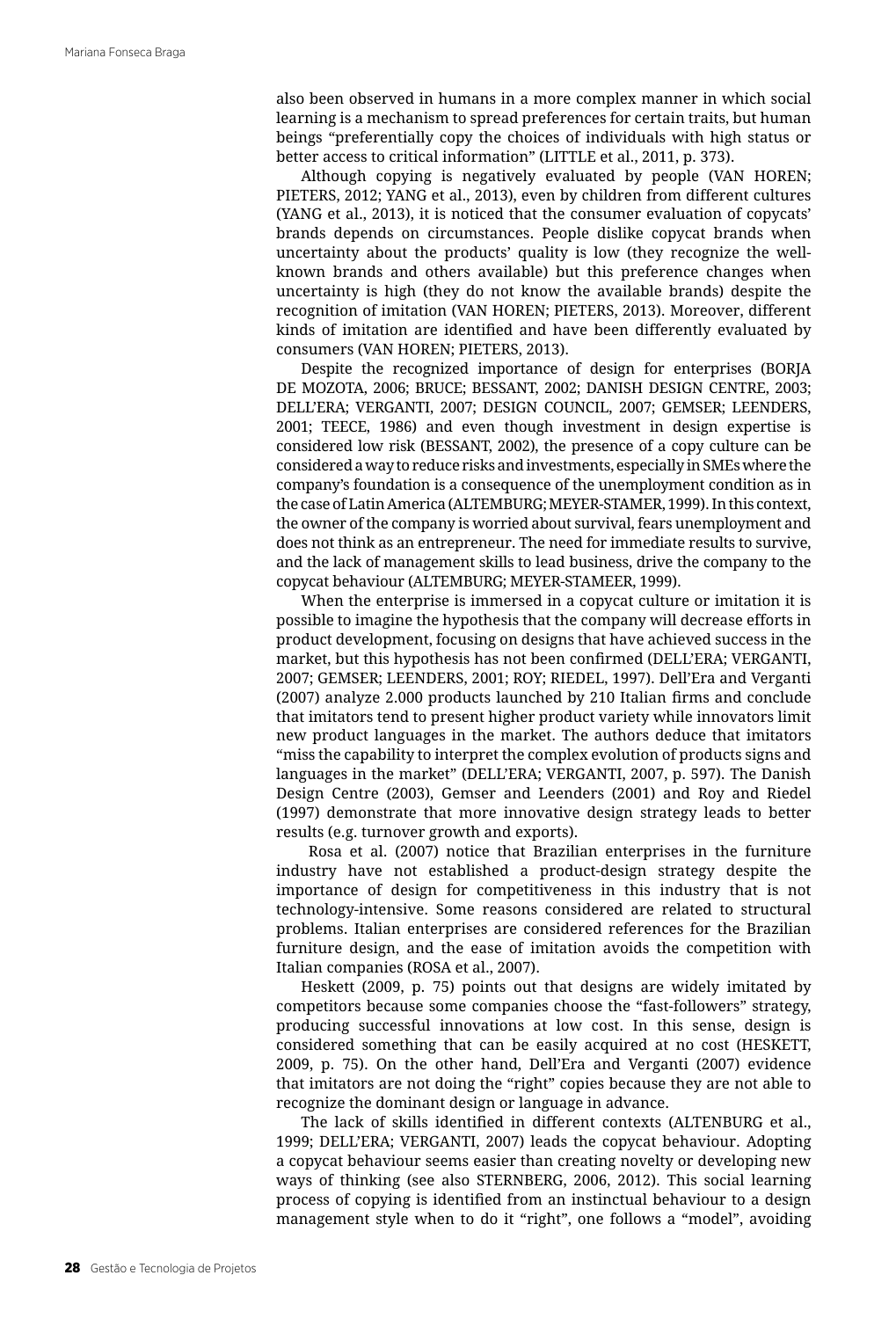the effort to interpret changes in people's behaviour and needs, to develop criteria, to create options and to take decisions towards new directions. It can also be related to the lack of vision to associate design with diverse company and stakeholders' benefits or to the mindset of people (POIRIER et al., 2017) in charge of a small company's top management. Design is not adopted as a strategic resource to create value in the Brazilian furniture industry as it has been noticed in practice and sectorial reports despite research (FUNDAÇÃO GETULIO VARGAS, 2015) suggested this intention based on the perspective of the companies' representatives on product-design. This approach is questionable considering the lack of design experience, awareness and understanding usually found in SMEs even in European contexts (e.g. ARQUILLA et al., 2015; BRUCE; COOPER; VAZQUEZ, 1999; COX, 2005; FILSON; LEWIS, 2000; MILLWARD; LEWIS, 2005; SCHNEIDER et al., 2015), where design is considered a source of indigenous innovation. Moreover, design at the strategic level surpasses product-design issues. Another way to better visualize the design landscape in this industry could be looking at design leadership, design investment and design intensity (ROPER et al., 2009), which points out the level of importance of design within the company.

#### Design and product identity

Design is a way to convey persuasive ideas, attitudes, values and meanings to the users (BRUCE; BESSANT, 2002; DELL'ERA; VERGANTI, 2007).

Everybody has a self-image based on personal and social belonged values (BAXTER, 1998). According to Baxter (1998), it is part of the human nature to surround ourselves with goods which represent our self-image. The identity of products is built in the imaginary or reflexive level of people. It demonstrates how these people would like to be perceived by others through goods that belong to them which expresses their self-image and identity (NORMAN, 2008).

The contemporary individual seeks his identity and roots in a dynamic or "liquid" world in continuous change. Hence, desiring their own defined identity, which expresses their authenticity in the world, makes this individual feel that they belong to (or is identified with) a territory or a lived history (BAUMAN, 2001).

The 'celebration nation' trend suggested that natural and cultural heritage (the original symbols, lifestyles and traditions that were previously denied) in emerging markets such as Brazil, Russia, India and China (BRIC group) have been updated to become a source of pride for national consumers and to interested global ones (TRENDWATCHING, 2011).

Crafts are considered a source of design identity along with shapes, colour combinations, style, materials and their preparation, and when the object has identity it is unmistakable (BONSIEPE, 2011). Local products are cultural expressions related to the territory and its community, representing symbolic and cultural values that are an outcome of relationships built throughout time involving biodiversity, traditional production and habits (KRUCKEN, 2009).

#### Design, industry, and crafts

Scale manufacturing, characterized by labour division, plays a fundamental role in the birth of industrial design at the end of the XVII and in the beginning of the XVIII century. Social aspirations had to be transferred to a new production system defined by phases, specialized tasks and sectors in the factory, and product-design (or project) and manufacturing were separated (BÜRDEK, 2006; FORTY, 2007).

Two kinds of culture can be identified in the Design school. One is inclusive and considers the multiplicity of design regarding arts and craftwork interactions. The other is the polytechnic culture where design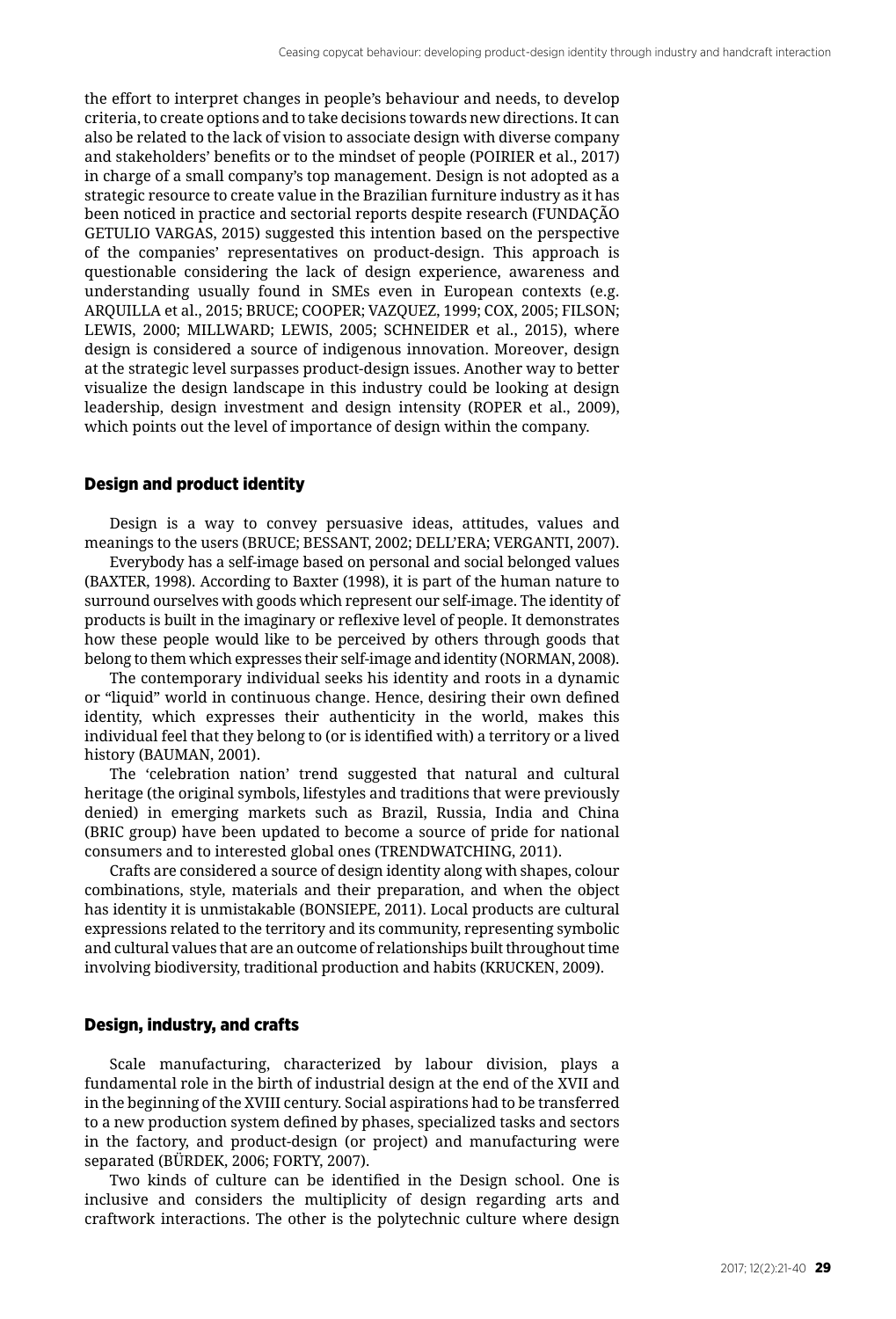is a branch of architecture and interacts with engineering and is called industrial design (TROCCHIANESI; GUGLIELMETTI, 2012, p. 39).

The design culture is regarded as a mediator between producers and users (DESERTI; RIZZO, 2014). How to connect these worlds in a successful manner is still uncertain. Design is also related to the way of achieving innovation through interdisciplinary teamwork on problem-solving approach such as design-thinking (BROWN, 2009).

Historically, Brazil broke up with its cultural roots during the transition towards industrial (or scale) production (BORGES, 2011). The process of changing from craftwork to industrial manufacturing was forced in the dictatorship period when the design main skills and decisions were kept in the mature economies meanwhile manufacturing and design adjustments were performed in Brazil (MORAES JUNIOR, 2002).

Brazilian crafts can be categorized into two general groups. One includes indigenous and traditional craftwork, and the other is "industrianato". The first group is characterized by lower production and better market value, and by being close to the popular art in terms of expression, whereas the second one presents higher production capacity, uses less sophisticated techniques and has lower market value (FREITAS, 2006). Figures 1 and 2 show examples of "industrianato".



Figure 1: 'Industrianato' example: keychain made of soapstone **Source:** Author's personal archive



Figure 2: 'Industrianato' example: football teams' emblems inserted into pieces of soapstone

Source: Author's personal archive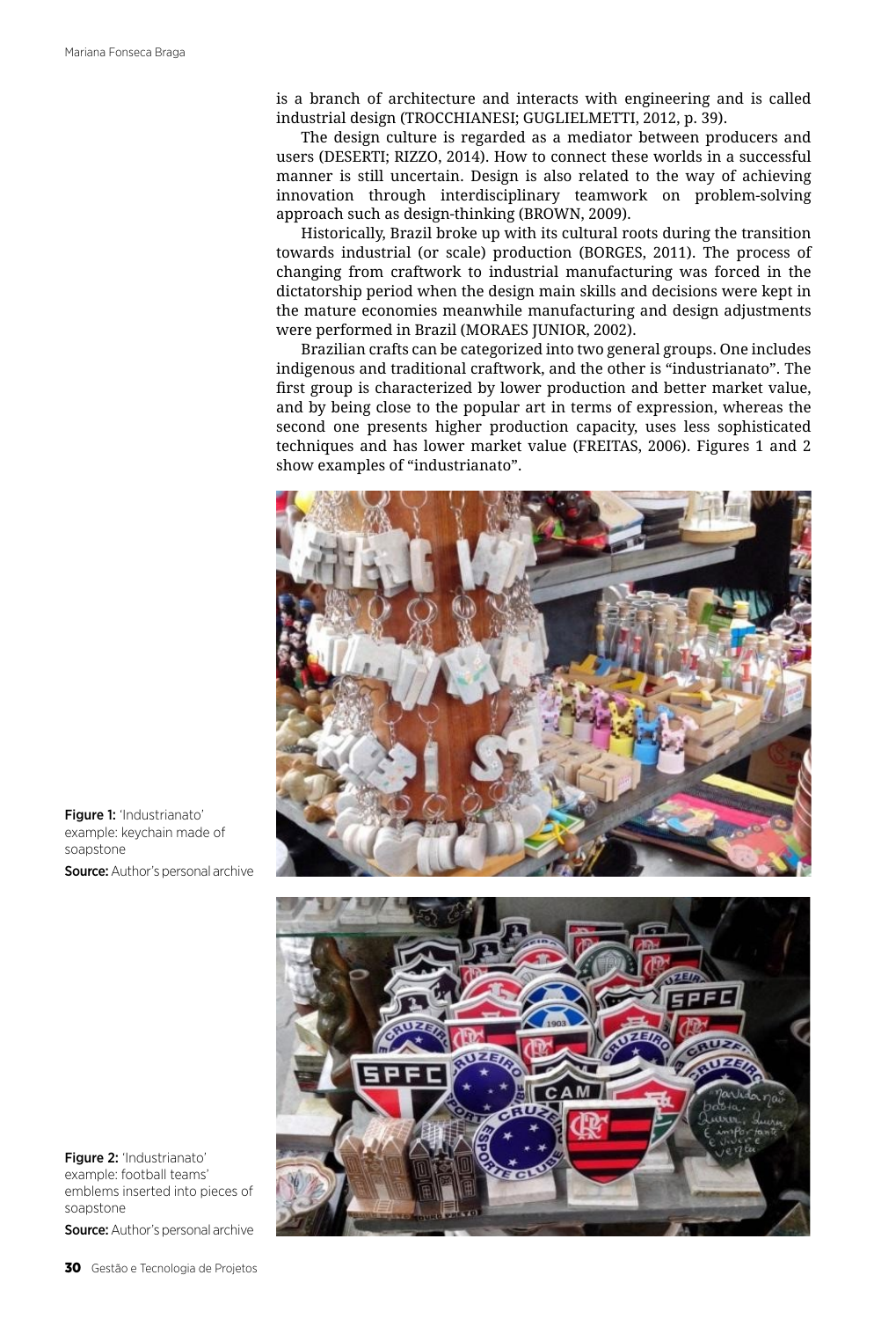Technology advancements (e. g. rapid prototyping, Computer Numerical Control (CNC) technologies and so on) (VOLPATO et al., 2007) and the emergence of new forms of manufacturing (e. g. flexible manufacturing) bring different possibilities for products and production. Design tests can be performed faster in industry through prototypes that also communicate ideas and enable companies to get feedback from users, suppliers and interdisciplinary teams (CLARK; WHEELWRIGHT, 1993; BROWN, 2009).

Crafts are not just related to the handmade artefacts but to the opportunity to make complex-shape products that can be perceived as craftwork, and to produce personalized goods through rapid prototyping technologies where the distinction between project and manufacture becomes blurred.

Trocchianesi and Guglielmetti (2012) identify types of interaction between industry and crafts mediated by design. In this context, the role of design is also to provide new uses and signs for crafts, contributing to keep the cultural heritage alive. Bidirectional projects' approach is a way to develop product identity and customized products, considering also technological advancements. In this approach, design has an innovative role, interpreting crafts and transferring them into the entrepreneurial contexts, designing new contexts for use through the fusion of languages and techniques (TROCCHIANESI; GUGLIELMETTI, 2012).

Reaching novelty is related to the human being creativity deployment. Technologies can support scaling up a product production; however, they are not valuable *per se* – they become valuable depending on the way they are interpreted and used to create value to users in a defined context. The productivity concept lies on the demand issue. It is not enough to produce more if there are not people willing to buy the product (SLACK; BRANDON-JONES; JOHNSTON, 2009). The ability to change direction or to identify what dimensions are worthy to be improved or to receive innovation is crucial in the design management field, otherwise "that effort will be wasted if the dimension you improve is not the one that matters most to the customer" (PILDITCH, 1990, p. 20, see also VERGANTI, 2016). Thus, identifying what can be worthy on the demand side is an overlapping matter that concerns design management, design leadership, marketing and production management.

#### Pedra de Minas' furniture line: cultural heritage through craft's waste

Pedra de Minas line was developed in 2005. It was the final project in the Industrial Design course at the University of the State of Minas Gerais (Universidade do Estado de Minas Gerais [UEMG]). The student who developed the design was a trainee at the furniture company that backed the prototype development.

This project emerged from the need to characterize inns in a historical touristic area, Estrada Real, which is part of Minas Gerais history and development. Regional productive systems, referred to carpentry factories and crafts, were considered. The region is a reference in local crafts.

The price had to be affordable for the local lodgings conditions and the furniture should convey regional cultural values. During fieldwork, in the artisans' communities, it was observed that the process of crafting soapstone generated small pieces of stones which could not be used to make objects. From this evidence, the use of waste from craftwork as source of local identity was considered throughout the project.

The users (tourists) ranged from adventurers and backpackers to elderlies. The habits of these travellers were studied and used as a source for the project inspiration-information and criteria for the selection of ideas.

The furniture had to be easy to manufacture and possible to be produced in the local SMEs. The main materials used by these firms were MDF (Medium Density Fiberboard) and wood. The selected material was MDF, once the use of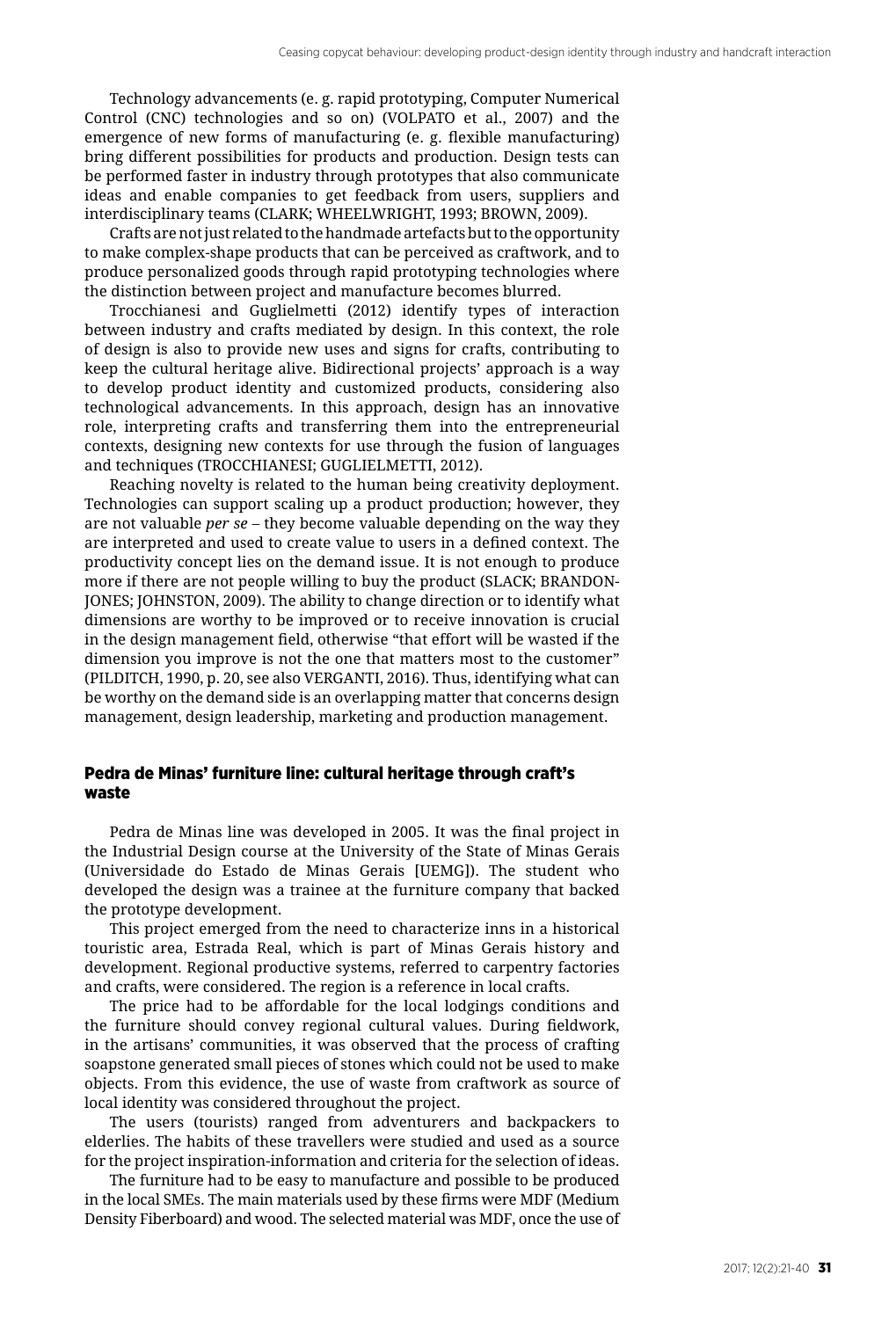wood was not a common feature among most producers, and that which can be made of MDF (as it was found in the supplier) can be made of wood, but the inverse is not possible according to the local productive practices at that time.

The technological requirements led to developing the furniture using productive processes that were available in the average furniture producer in that context. The DFMA (Design for Manufacture and Assembly) approach (BOOTHROYD; DEWHURST; KNIGHT, 2002) contributed to developing intuitive assembly-disassembly features favouring transport, package, maintenance and modularity to build different furniture pieces using the same design and product parts.

The issue that arose was how to incorporate the crafts' waste into the industrial MDF parts of the furniture. Among the solutions exploited, the selected one was to standardize soapstone residue which was inserted into the MDF parts that were torn up by a CNC.



```
Figure 3: Pedra de Minas
Source: Author's personal archive
```
Soapstone presents different ranges of colour: from greys and pinks to greens. The effect of the soapstone's waste was the aesthetics' differentiator, enabling contrast, touch sensation and connection with the cultural heritage. Other features were defined based on users' needs such as a mobile support inspired by backpackers' behaviour and a small wardrobe considering elderly's habits when they travel. In addition, a niche for local crafts exhibition was included in the wardrobe in order to foster the trade of regional craftwork.

Pedra de Minas participated in the major Latin America furniture exhibition: Movelsul in 2006, in Bento Gonçalves (Rio Grande do Sul, Brazil). The furniture was exhibited in the Design Hall section.

#### The Corn Armchair: Furniture Manufacturer and Artisans' Community Joint Development

Nova América was founded in 1994 in Ubá, Minas Gerais, Brazil, and is the company which produces the Corn armchair. Ubá represents one of the most important furniture clusters in Brazil.

The company sells its products in six states, from south-east to northeast, in Brazil. The Corn armchair is manufactured through traditional processes adopted by the couch industry in the furniture cluster, but its arms are made from corn straw which is woven by women artisans who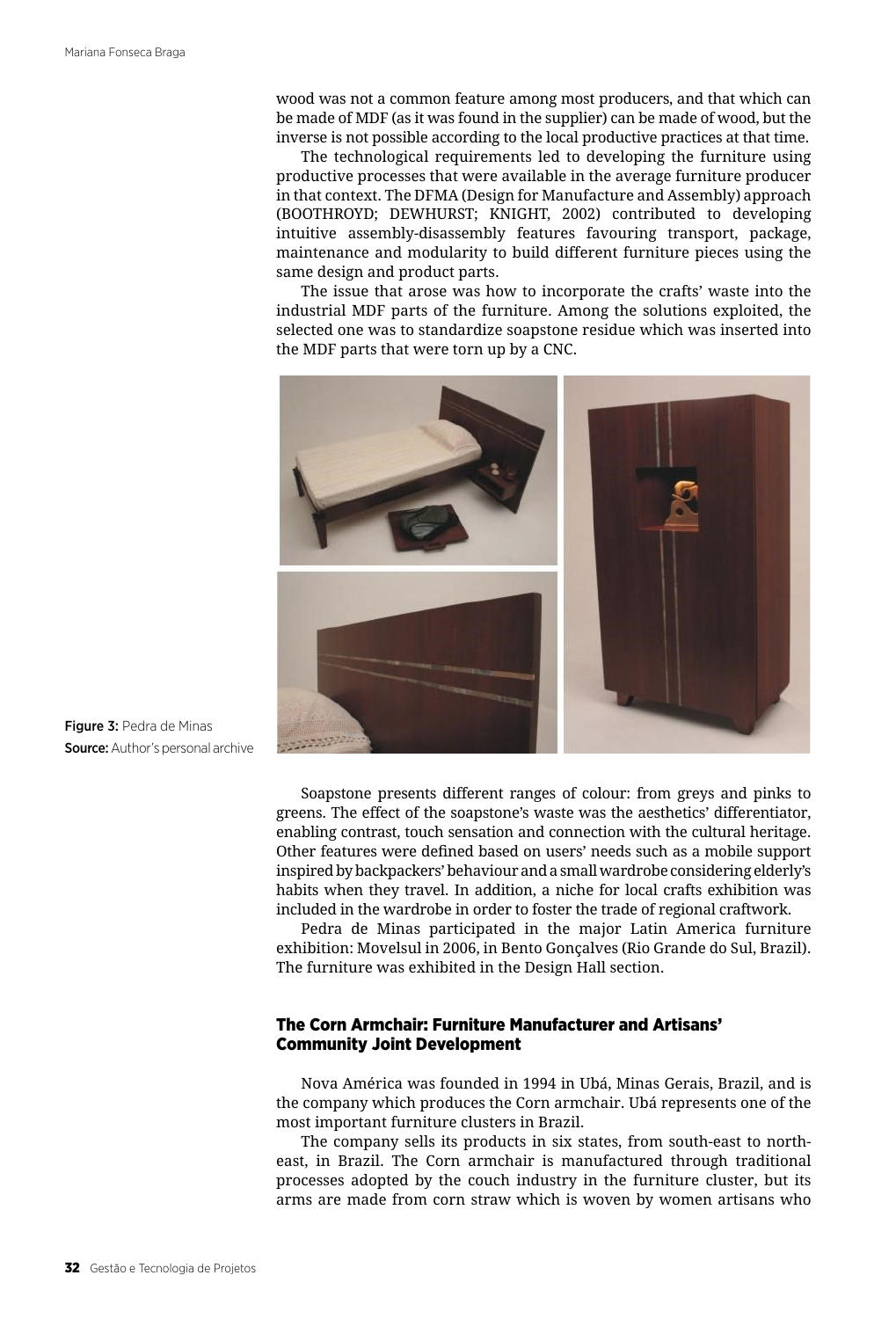live in the region what makes this armchair different compared to other similar furniture in the market.



Figure 4: The Corn armchair Source: Nova América website

The first contact with the artisans' community happened on the occasion of a local event known as Potato Fair. The craftsmen community worked on dolls made from corn straw, however, the earnings resulting from the dolls were scarce. Besides corn straw, the dolls used a framework of wood, that came from the local furniture industry waste.

The entrepreneur envisioned an opportunity to develop some parts of the Corn armchair in collaboration with the artisans. He started delivering the wooden framework of the armchair when the truck went to deliver pieces of wood for the doll production, and the truck returned with the woven armchair arms. The access to the community was hard because the road was bad.

The artisans chose the kind of texture that would be created by weaving the corn straw. The Corn armchair development helped to increment the community income, it became a second option of earning money and also contributed to the maintenance of traditional skills and techniques of the community cultural heritage in corn straw, once the doll business was not going well. Professional designers did not take part in the design process, the project was developed by an employee with a background in couch manufacture.

According to the entrepreneur, the launch of Corn armchair attracted attention but was not financially successful in the beginning, because the cost was higher than other products. Another constraint reported was related to the commercialization, it was not addressed to the 'right' public that recognizes the value of handmade products. Although sales are not high compared to other products by the company, the perceived value and profit margin are higher than others, according to the owner.

"Nova América has as one of the principles to interact with several actors, among them craftsmen and small carpenters. We believe that we can provide them conditions to present their work, their skills and thereby improve their self-esteem, their working conditions and improve their income"5 (NOVA AMERICA ENTREPRENEUR, 2015).

<sup>5</sup> "a Nova América tem como um dos princípios interagir com diversos atores, entre eles artesões e pequenos marceneiros. Acreditamos que podemos oferecer a estes atores condições de apresentarem os seus trabalhos, suas habilidades e com isso melhorarem a alto-estima, suas condições de trabalho e melhorar a sua renda".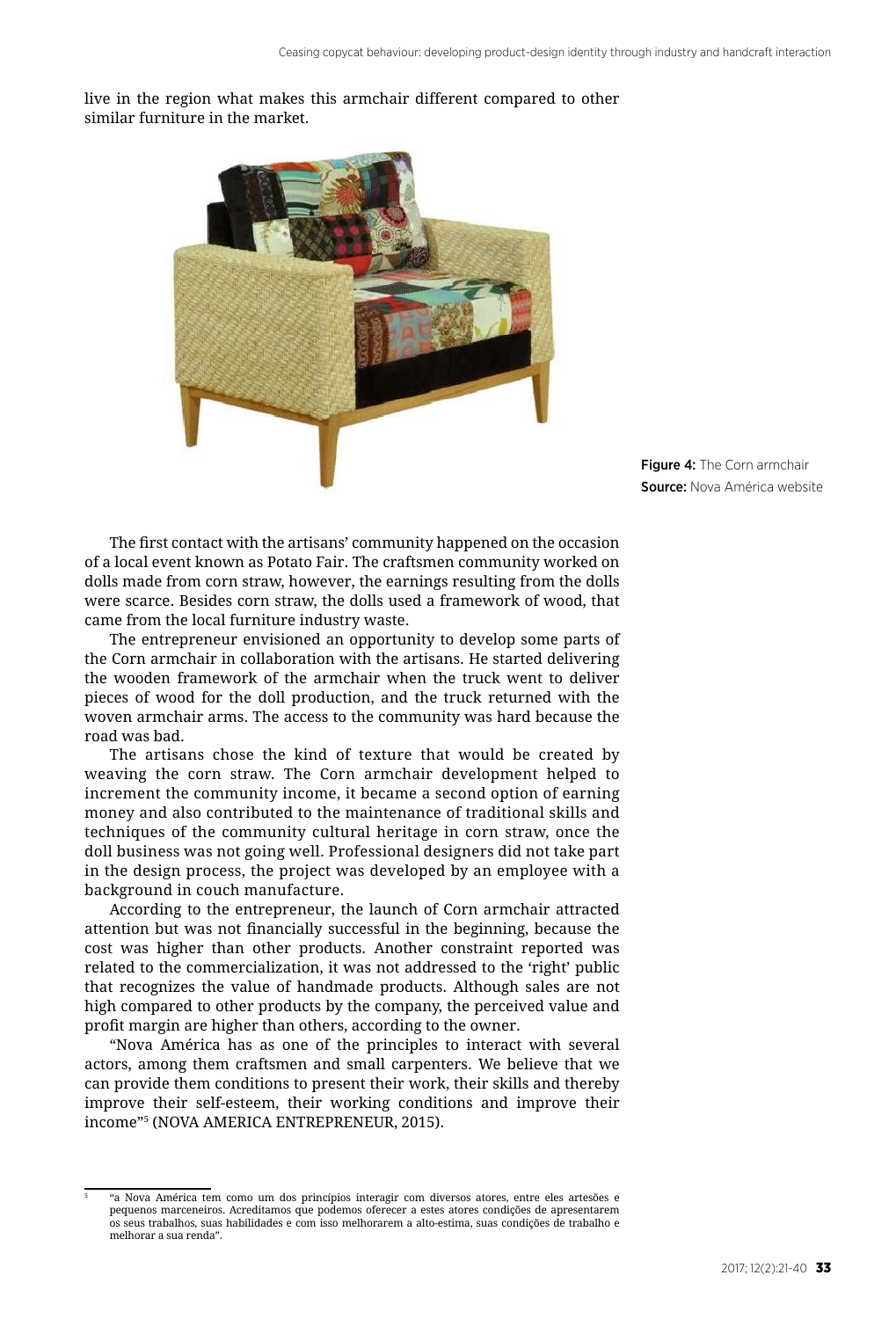## DISCUSSION AND CONCLUSION

The interaction between industrial and craft processes cannot be considered an issue of technological barriers. It can be considered, as design, an issue of vision. Local craftwork can be a source of local identity, as noticed by Trocchianesi and Guglielmetti (2012), Bonsiepe (2011), Borges (2011), and Krucken (2009), not just related to traditional crafts but connected to the local enterprises' design system.

If Brazil has broken up with its roots (BORGES, 2011; MORAES JUNIOR, 2002) and the copycat behaviour is common among the furniture industry firms, it is not only related to organizations' culture, but to a range of disadvantages, such as the lack of skills, quality of education and other reported conditions to move towards more innovative contexts (ALTENBURG; MEYER-STAMER, 1999; ECONOMIC COMMISSION FOR LATIN AMERICA AND THE CARIBBEAN, 2015; EUROPEAN COMISSION, 2015; GALINARI; TEIXEIRA JUNIOR; MORGADO, 2013; ORGANISATION FOR ECONOMIC CO-OPERATION AND DEVELOPMENT, 2013; ORGANISATION FOR ECONOMIC CO-OPERATION AND DEVELOPMENT, 2014; ROSA et al., 2007). The studied cases are examples of efforts to overcome these barriers and to build product-design identity.

Pedra de Minas case shows that it is possible to appropriate local values considering regional networks including local enterprises, craftsmen, lodgings, and tourists (users) requirements during the design process. The design feasibility was crucial in practice in order to prototype the furniture. However, the lack of experience in introducing new ideas into production reduces the ability of company's members to analyse and envision ways of making a prototype in diverse stages of the prototyping process. They tend to use methods, processes and materials that they are used to. This barrier contributes to the difficulty in achieving unique feasibility solutions to a new product-design in an interdisciplinary way, fully appreciating the diverse company's member skills and fostering the development of new ones.

The distrust among local stakeholders is a recognized constraint in Latin America (ALTENBURG; MEYER-STAMER, 1999). The Corn armchair case is an example that this boundary can be overcome through the development of partnership and the ability to use external networks towards a shared goal. The use of local productive techniques and materials along with the increment of the artisans' income contribute to the cultural heritage preservation. On the other hand, the enterprise has the opportunity to develop the product identity in a unique manner.

The Corn armchair case demonstrates the capacity of generating new visions connected to local communities' potentialities. In this case, the local social event (Potatoes Fair) and the entrepreneur mindset were fundamental to make the joint action a reality and to introduce a new practice in the company culture. As stated by Bruce, Cooper and Vazquez (1999), SMEs are managed in a personalized way, where the experiences and skills of the individual (generally the owner) become crucial. Despite an unfavourable environment to develop and implement new ideas, the entrepreneur's intrinsic motivation and mindset (see POIRIER et al., 2017; STERNBERG, 2006; 2012) were drivers to surpass the constraints, envisioning and deploying new opportunities.

The difficulty of commercialization can be considered a barrier, regarding the lack of a structured and diffused design knowledge throughout the firm's members and processes from ideas to market implementation with the participation of diverse stakeholders. Other constraints are related to the external environment such as the costoriented market that is historically focused on domestic market, and the lack of design awareness and knowledge diffusion among stakeholders (e.g. users, suppliers, distributors, salesmen).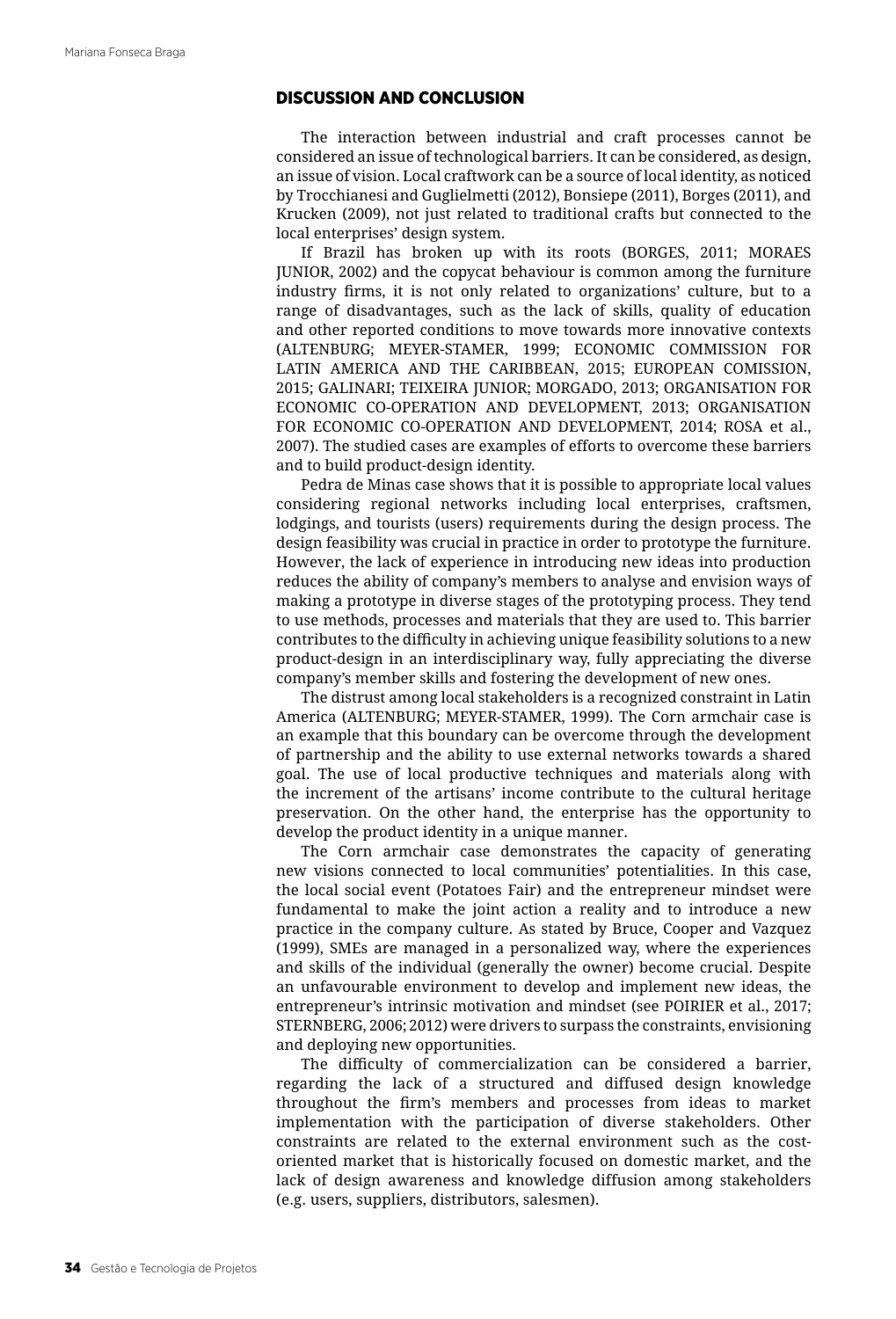The introduction of a design culture requires long run strategies and experience in design, and the lack of an appropriate environment puts at risk the development, continuity or evolvement of this approach towards design innovation. Hence, the need for appropriate infrastructure and effective design policies that support design education and diffusion at diverse levels (from micro to macro) is pointed out.

The two cases analysed in this paper are sources of possible ideas to create value by design considering the local identity, and to engage with diverse stakeholders that play a fundamental role in the local cultural heritage maintenance. The creation of value by design is not just related to economic assets but to the company learning in the process of implementing changes (see for instance BORJA DE MOZOTA, 2006) as well as to social benefits.

#### LIMITATIONS AND FUTURE RESEARCH

The cases analysed highlight the local potential for product design and identity. However, they demonstrate empirical evidence from specific contexts and time. Pedra de Minas case was experimental and the products were not introduced into the market. The issue of scaling up this furniture should be studied in-depth to better understand the sustainability for crafts cultural heritage because of the soapstone waste use. The furniture production has a different scale and time.

This paper is focused on product-design aspects related to the use of local resources or potentialities. The potential of the territory and its cultural heritage can be valuable sources of languages and identities for companies ranging from product-design to strategic design. The strategic level was not fully explored in this study.

Moreover, the Corn armchair case is closely related to the enterprises' owner vision, intrinsic motivation and action to develop the product together with the craftsmen community. The innovator behaviour that counteracts unfavourable environment to innovate was not inquired in-depth through a literature review which could contribute to discuss this feature thoroughly.

To grasp how a design culture can be introduced, creating value, ceasing copy culture cycle and enabling identity development, is still an issue to be investigated in-depth in a longitudinal study. For instance, some questions are: how can a design culture be built into a small company, breaking up with the established copycat behaviour and inspiring innovation? How can design policies be effective in these contexts?

# ACKNOWLEDGEMENTS

I am thankful for the contribution and support of the companies that took part in this study. I am also grateful to CNPq, and to Politecnico di Milano.

## REFERENCES

ACKLIN, C. Design Management Absorption Model: A Framework to Describe and Measure the Absorption Process of Design Knowledge by SMEs with Little or No Prior Design Experience. Creativity and Innovation Management, Medford, v. 22, n. 2, p. 147-160, 2013.

ALTENBURG, T.: MEYER-STAMER, (1999). How to Promote Clusters: Policy Experiences from Latin America. World Development, Amsterdam, v. 27, n. 9, p. 1693-1713, 1999.

ARQUILLA, V. et al. Assessing European Design Policy: Towards an Evaluation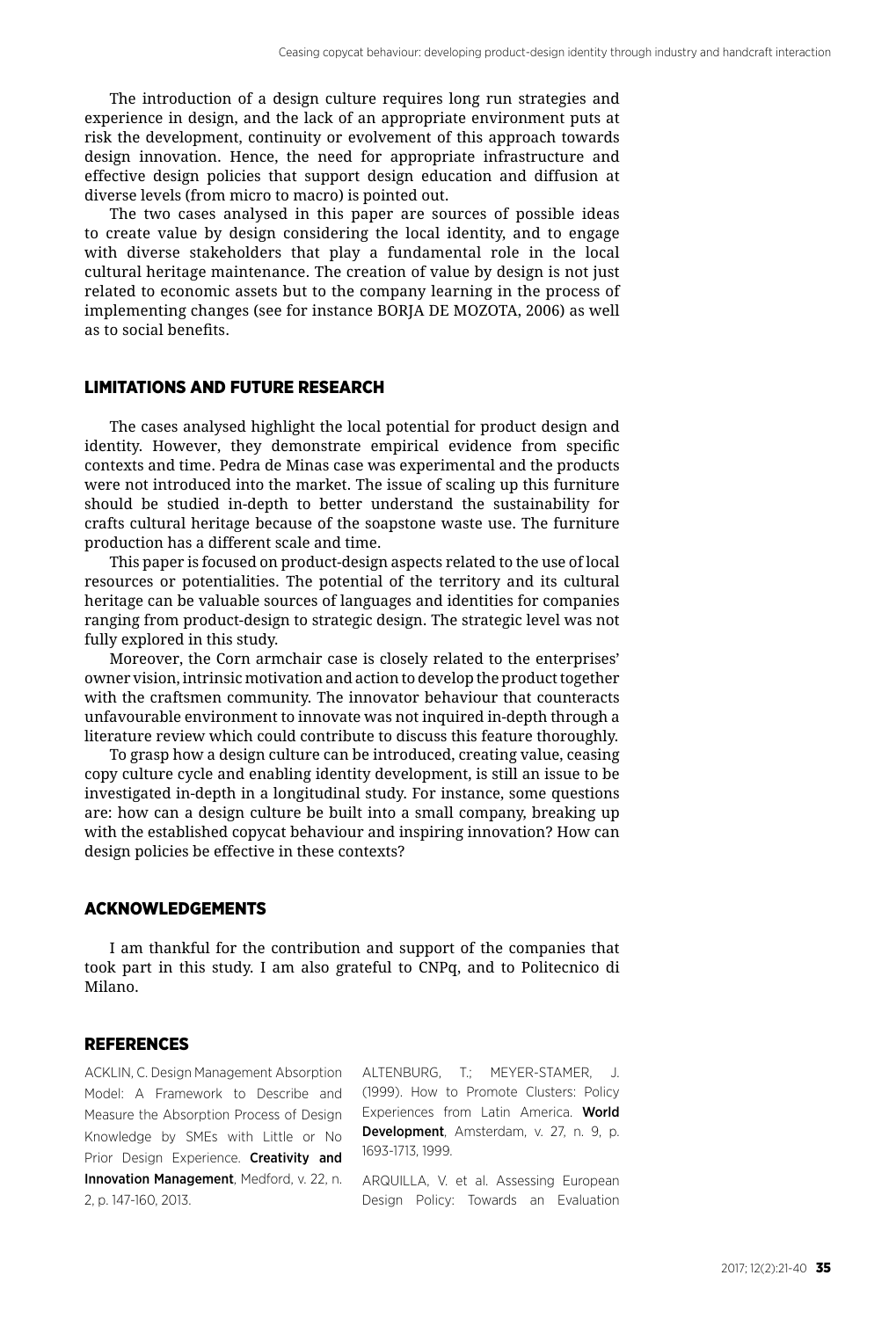Culture. In: MERONI, A.; COLLINA, L; GALLUZZO, L. (Eds.). Culumus Conference: The Virtuous Circle. Milan: McGraw-Hill Education, 2015. p. 915-926. Disponível de: <https://goo.gl/PL1mQQ>. Acesso em: 30 maio 2016.

BAUMAN, Z. Modernidade líquida. Rio de Janeiro: Zahar, 2001.

BAXTER, M. Projeto de produto: guia prático para o design de novos produtos. São Paulo: Blucher, 1998.

BESSANT, J. Why design? In: BRUCE, M.; BESSANT, J. Design in business: strategic innovation through design. London: Financial Times Prentice Hall, 2002. p. 3-17.

BONSIEPE, G. Design, cultura e sociedade. São Paulo: Blucher, 2011.

BOOTHROYD, G.; DEWHURST, P.; KNIGHT, W. Product Design for Manufacture and Assembly. New York: Marcel Dekker, 2002.

BORGES, A. Design + artesanato: o caminho brasileiro. São Paulo: Terceiro Nome, 2011.

BORJA DE MOZOTA, B. (2006). The Four Powers of Design: A Value Model in Design Management. Design Management Review. Malden, v. 17, n. 2, p. 43-53, 2006.

BRADESCO. Departamento de Pesquisas e Estudos Econômicos. Indústria de Móveis. Economia em dia, Osasco, 2017. Disponível em: <https://goo.gl/pvm9Dr>. Acesso em: jun. 2017.

BRASIL. Ministério do Desenvolvimento, Indústria e Comércio Exterior. Cadeia Produtiva de Madeira e Móveis. Brasília, DF: MDIC, 2015. Disponível em: <https://goo.gl/ QsREMr>. Acesso em: 11 set. 2015.

BROWN, T. Change by design: how design thinking transforms organizations and inspires innovation. New York: Harper Collins, 2009.

BRUCE, M.; BESSANT, J. Design definitions and management processes. In: Design in business: strategic innovation through design. London: Financial Times Prentice Hall, 2002. p. 1-2.

BRUCE, M.; COOPER, R.; VAZQUEZ, D. Effective design management for small businesses. Design Studies, Amsterdam, v. 20, n. 3, p. 297-315, 1999.

BÜRDEK, B. E. História, teoria e prática do design de produtos. São Paulo: Blucher, 2006.

CAWOOD, G. Design Innovation and Culture in SMEs. Design Management Review Malden, v. 8, n. 4, p. 66-70, 1997.

CLARK, K. B.; WHEELWRIGHT, S. C. Managing New Product and Process Development: text and cases. New York: Free Press, 1993. 896p.

COX, G. Cox Review of Creativity in **Business:** building on the UK's strengths. 2005. Disponível em: <https://goo.gl/ ysyo99>. Acesso em: 3 jun. 2016.

DANISH DESIGN CENTRE. The Economic **Effects of Design**. Copenhagen: National Agency for Enterprise and Housing. 2003. Disponível em: <https://goo.gl/hCJCQe>. Acesso em: 3 jun. 2016.

DANISH DESIGN CENTRE. The Design Ladder: four steps of design use. Copenhagen: Danish Business Authority, 2001. Disponível em: <https://goo.gl/ zq8bcn>. Acesso em: 3 jun. 2016.

DELL'ERA, C.; VERGANTI, R. Strategies of Innovation and Imitation of Product Languages. The Journal of Product Innovation Management, Medford, v. 24, n. 6, p. 580-599, 2007.

DESERTI, A.; RIZZO, F. Design and the Cultures of Enterprises. Design Issues. Cambridge, MA, v. 30, n. 1, p. 36-56, 2014.

DESIGN COUNCIL. The Design Economy: The value of design to the UK economy. Executive summary. London, 2015. Disponível em: <https://goo.gl/6HLsAV>. Acesso em: 3 jun. 2016.

DESIGN COUNCIL. The Value of Design: Factfinder report. London, 2007. Disponível em: <https://goo.gl/bdiApB>. Acesso em: 23 abr. 2015.

D'IPPOLITO, B. The importance of design for firms' competitiveness: A review of the literature. Technovation, Amsterdam, v. 34, n. 11, p. 716-730, 2014.

DOHERTY, R. et al. Climbing the Design Ladder: Step by step. In: DMI: 19th ACADEMIC DESIGN MANAGEMENT CONFERENCE. London: London College of Fashion, 2014. p. 2576-2597.

ECONOMIC COMMISSION FOR LATIN AMERICA AND THE CARIBBEAN. The European Union and Latin American and the Caribbean in the new economic and social context. Bonn: German Cooperation; Brussels: European Union, 2015. Disponível em: <https://goo.gl/VfKMua>. Acesso em: 16 jun. 2015.

EMERGING MARKETS. In: Financial Dictionary. [S.l.]: The Free Dictionary, 2003. Disponível em: <https://goo.gl/ExnD9q>. Acesso em 24 jun. 2015.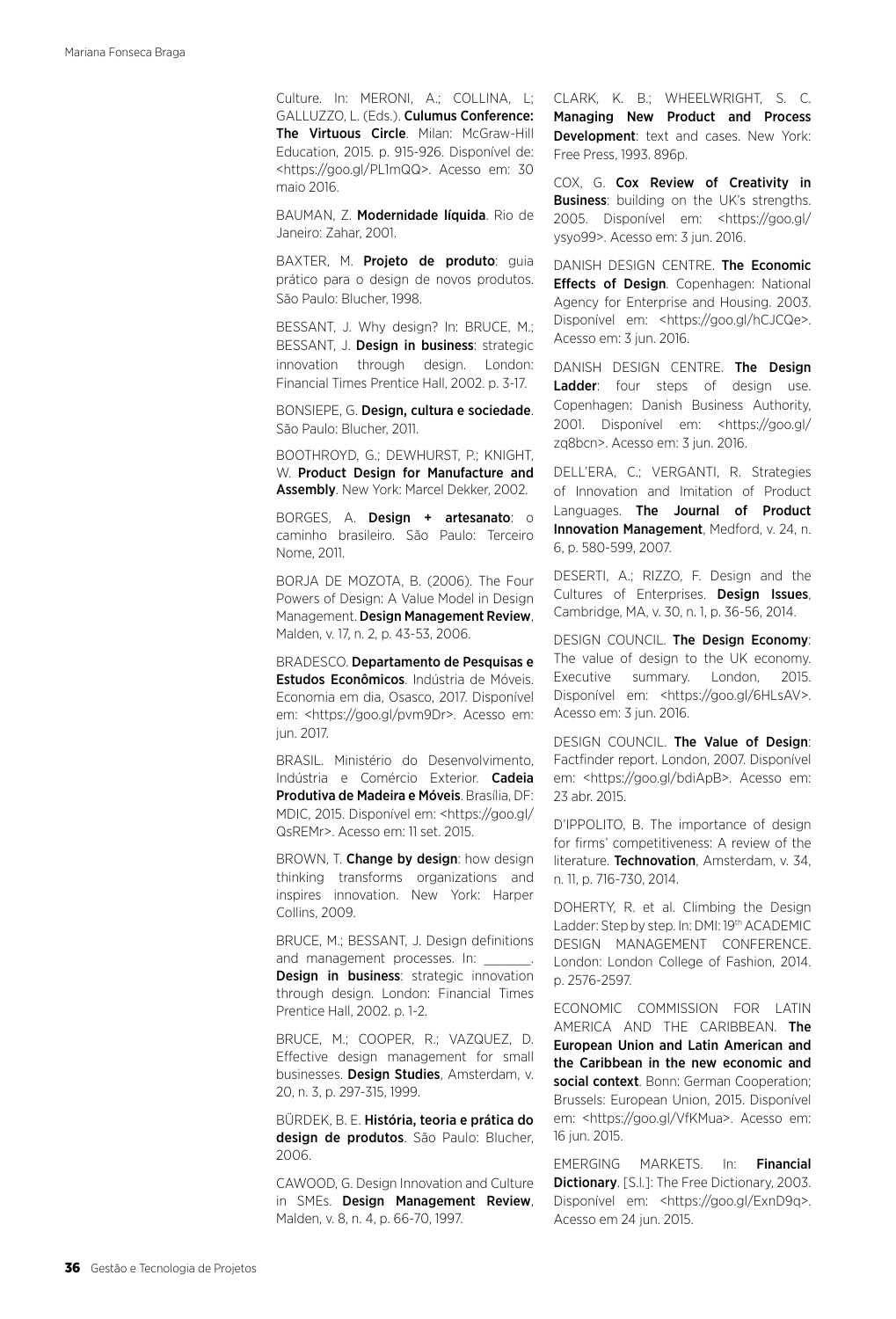EUROPEAN COMISSION. AL-INVEST 5.0: inclusive Growth for Social Cohesion in Latin America: guidelines for grant applicants. Brussels: European Comission, 2015. Disponível em: <https://goo.gl/XzHo6P>. Acesso em: 16 jun. 2015.

FILSON, A.; LEWIS, A. Barriers between Design and Business Strategy. Design Management Review, Malden, v. 11, n. 4, p. 48-52, 2000.

FORTY, A. Objeto de desejo: design e sociedade desde 1750. São Paulo: Cosac Naify, 2007.

FREITAS, A. L. C. Design e Artesanato: Uma experiência de inserção da metodologia de projeto de produto. 2006. Dissertação (Mestrado em Engenharia de Produção) – Escola de Engenharia, Universidade Federal de Minas Gerais, Belo Horizonte, 2006.

FRIEDMAN, T. L. The world is flat: a brief History of the Globalized World in the Twenty-first Century. London: Penguin, 2005.

FUNDAÇÃO GETÚLIO VARGAS. O Impacto do Design no Desempenho das Empresas: pesquisa setorial. Porto Alegre: Pequenas Empresas e Grandes Negócios, 2015. Disponível em: <https://goo.gl/czhGaR>. Acesso em 10 abr. 2015.

GALINARI, R.; TEIXEIRA JUNIOR, J. R.; MORGADO, R. R. A competitividade da indústria de móveis do Brasil: situação atual e perspectivas. BNDES Setorial, Brasília, DF, n. 37, p. 227-272, 2013. Disponível em: <https://goo.gl/DRvq34>. Acesso em: 4 ago. 2015.

GEMSER, G., LEENDERS, M. A. A. M. How integrating industrial design in the product development process: impacts on company performance. Journal of Product **Innovation Management**, Amsterdam, v. 18, n. 1, p. 28-38, 2001.

GROLL, S. Traces and Hopes of Design Research: An Interview with Gui Bonsiepe, Klaus Krippendorff, Siegfried Maser, and René Spitz. Design Issues, Cambridge, MA, v. 31, n. 1, p. 18-31, 2015.

HESKETT, J. Creating economic value by design. International Journal of Design, Taipei, v. 3, n. 1, p. 71-84, 2009.

INTERNATIONAL MONETARY FUND. Emerging and developing economies/ Countries. Washington, DC, Apr. 2008. Disponível em: <https://goo.gl/wqC9eA>. Acesso em: 24 jun. 2015.

INTERNATIONAL MONETARY FUND. Emerging, Developing Economies Now More Resilient. Washington, DC, Sep. 2012. Disponível em: <https://goo.gl/MRzTwg>. Acesso em 24 jun. 2015.

KOOTSTRA, G. L. The incorporation of design management in today's **business practices**: an analysis of design management practices in Europe. Rotterdam: Centre for Brand, Reputation and Design Management, 2009. Disponível em: <https://goo.gl/XRh2Fd>. Acesso em 24 jun. 2015.

KRUCKEN, L. Design e território: valorização de identidades e produtos locais. Barueri: Studio Nobel, 2009.

LARSEN, P.; LEWIS, A. How Award-Winning SMEs Manage the Barriers to Innovation. Creativity and Innovation Management, Medford, v. 16, n. 2, p. 142-151, 2007.

LITTLE, A. C. et al. Social learning and human mate preferences: a potential mechanism for generating and maintaining between-population diversity in attraction. Philosophical Transactions of the Royal Society, London, v. 366, n. 1563, p. 366-375, 2011.

MAEDA, J. #DesignIn Tech Report. KPCB, San Francisco, mar. 2015. Disponível em: <https:// goo.gl/PWf1Ar>. Acesso em 23 abr. 2015.

MARGOLIN, V.; MARGOLIN, S. A "Social Model" of Design: Issues of Practice and Research. Design Issues, Cambridge, MA, v. 18, n. 4, p. 24-30, 2002.

MASSA, S.; TESTA, S. Innovation and SMEs: Misaligned perspectives and goals among entrepreneurs, academics, and policy makers. Technovation, Amsterdam, v. 28, n. 7, p. 393-407, 2008.

MILLWARD, H.; LEWIS, A. Barriers to successful new product development within small manufacturing companies. Journal of Small Business and Enterprise Development, Bingley, v. 12, n. 3, p. 379-394, 2005.

MINTZBERG, H. Structure in fives: designing effective organizations. New Jersey: Prentice Hall, 1992.

MORAES, D. Análise do design brasileiro: entre mimese e mestiçagem. São Paulo: Blucher, 2006.

MORAES JUNIOR, D. Il rapporto localeglobale: nuova sfida ed opportunità progettuale: il Brasile come caso locale. 2002. Tese (Doutorado em Design) – Politecnico di Milano, Milão, 2002.

MORGAN STANLEY INVESTMENT FUNDS. Emerging Markets Equity Fund. Investment Management, New York, 31 jul. 2016.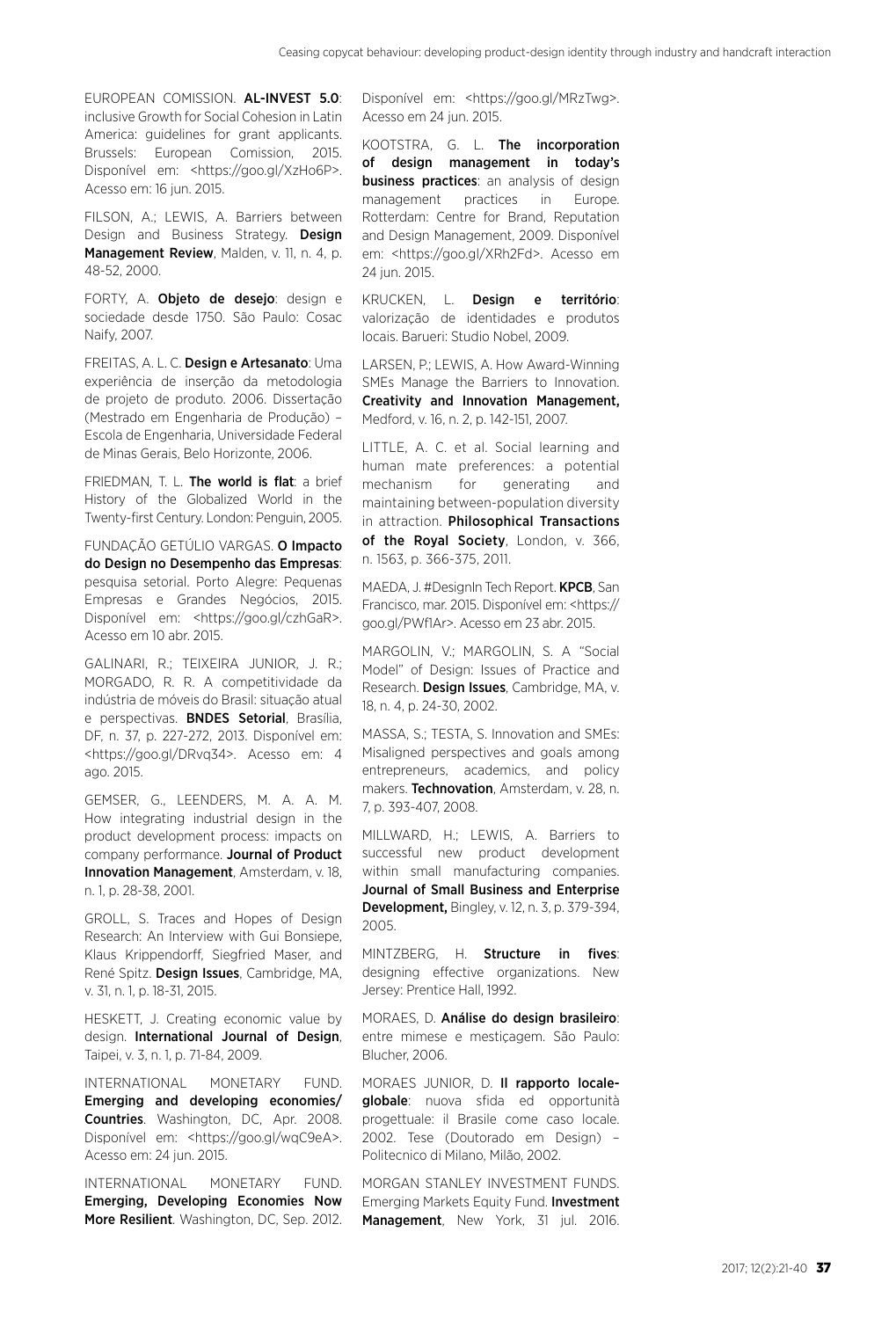Disponível em: <https://goo.gl/GL5Dja>. Acesso em: 24 jun. 2015.

NORMAN, D. A. Design emocional: por que adoramos (ou detestamos) os objetos do dia-a-dia. Rio de Janeiro: Rocco, 2008.

ORGANISATION FOR ECONOMIC CO-OPERATION AND DEVELOPMENT. Globalisation and Emerging Economies. Paris: OECD, 2009. Disponível em: <https:// goo.gl/CrkxqK>. Acesso em: 24 jun. 2015.

ORGANISATION FOR ECONOMIC CO-OPERATION AND DEVELOPMENT Latin American Economic Outlook 2015: Education, Skills and Innovation for Development. Paris: OECD, 2014. Disponível em: <https://goo.gl/FNFGth>. Acesso em: 16 jun. 2015.

ORGANISATION FOR ECONOMIC CO-OPERATION AND DEVELOPMENT. OECD Economic Surveys: Brazil 2013. Paris: OECD, 2013. Disponível em: <https://goo.gl/ iY4r5y> Acesso em: 16 jun. 2015.

ORGANISATION FOR ECONOMIC CO-<br>OPERATION AND DEVELOPMENT. OPERATION AND DEVELOPMENT. Special Focus: Inequality in Emerging Economies (EEs). Paris: OECD, 2011. Disponível em: <https://goo.gl/oaPXaQ>. Acesso em: 24 jun. 2015.

PILDITCH, J. Using design effectively. In: GORB, P. (Ed.). Design management: papers from the London Business School. London: Architecture Design and Technology Press, 1990. p. 13-23.

POIRIER, V. et al. Thoughts on improving innovation: what are the characteristics of innovation and how do we cultivate them? Technology and Innovation, Tampa, v. 18, n. 4, p. 319-330, 2017.

RAE, J. What is the real value of design? Design Management Institute and Motiv Strategies, Boston, p. 1-9, 2014. Disponível em: <https://goo.gl/PxxGM5>. Acesso em: 11 fev. 2016.

RAE, J. What is the real value of design? Design Management Review, Malden, v. 24, n. 4, p. 30-37, 2013. Disponível em: <https:// goo.gl/jSncvF>. Acesso em: 11 fev. 2016.

ROPER, S. et al. Measuring sectoral innovation capability in nine areas of the UK economy: report for NESTA innovation index project. London: NESTA, 2009. Disponível em: <https://goo.gl/2zNydy> Acesso em 17 abr. 2017.

ROSA, S. E. S. et al. O setor de móveis na atualidade: uma análise preliminar. BNDES Setorial, Brasília, DF, n. 25, p. 65-106, 2007. Disponível em: <https://goo.gl/ghG2P9>. Acesso em: 15 set. 2015.

ROY, R.; RIEDEL, J. Design and innovation in successful product competition. Technovation, Amsterdam, v. 17, n. 10, p. 537-548, 1997.

SATOMURA, T.; WEDEL, M.; PIETERS, R. Copy Alert: A Method and Metric to Detect Visual Copycat Brands. Journal of Marketing Research, New Orleans, v. 51, n. 1, p. 1-13, 2014.

SCHNEIDER, J. et al. Supporting design driven innovation: a review of selected programmes. Paris: Agence por la Promotion de la Creátion Industrielle, 2015. Disponível em: <https://goo.gl/rVCP8F>. Acesso em: 24 maio 2016.

SLACK, N.; BRANDON-JONES, A.; JOHNSTON, R. Administração da produção. 3. ed. São Paulo: Atlas, 2009.

STAKE, R. E. Case studies. In.: DENZIN, N. K.; LINCOLN, Y. S. (Eds.). 2000. Handbook of qualitative research. 2. ed. Thousand Oaks: Sage. p. 435-454.

STERNBERG, R. J. The Nature of Creativity. Creativity Research Journal, Abington, v. 18, n. 1, p. 87-98, 2006.

STERNBERG, R. J. The Assessment of Creativity: An Investment-Based Approach. Creativity Research Journal, Abington, v. 24, n. 1, p. 3-12, 2012.

TEECE, D. J. Profiting from technological innovation: implications for integration, licensing and public policy. Research Policy, Amsterdam, v. 15, n. 6, p. 285-305, 1986.

TRENDWATCHING. Celebration Nation. London. [2011]. Disponível em: <http://trendwatching.com/ trends/10trends2013/?celebrationnation>. Acesso em 11 fev. 2014.

TRUEMAN, M.; JOBBER, D. Competing through Design. Long Range Planning, Amsterdam, v. 31, n. 4, p. 594-605, 1998.

TROCCHIANESI, R.; GUGLIELMETTI, I. Elementos de reconhecimento do design na multiplicidade e "multiversalidade" das diversas dinâmicas de relação com o artesanato. In: Jaña, A.; Abreu, I.; Albino, C. (Orgs.). Design, artesanato e indústria. Amieira: Greca Artes Gráficas, 2012. p. 30-39.

TSOUNTA, E. Slowdown in Emerging Markets: Sign of a Bumpy Road Ahead? Washington, DC: International Monetary Fund, 2014. Disponível em: <https://goo.gl/ Fiagvg>. Acesso em 24 jun. 2015.

VAN HOREN, F.; PIETERS, R. Preference reversal for copycat brands: Uncertainty makes imitation feel good. Journal of Economic Psychology, Amsterdam, v. 37, p. 54-64, 2013.